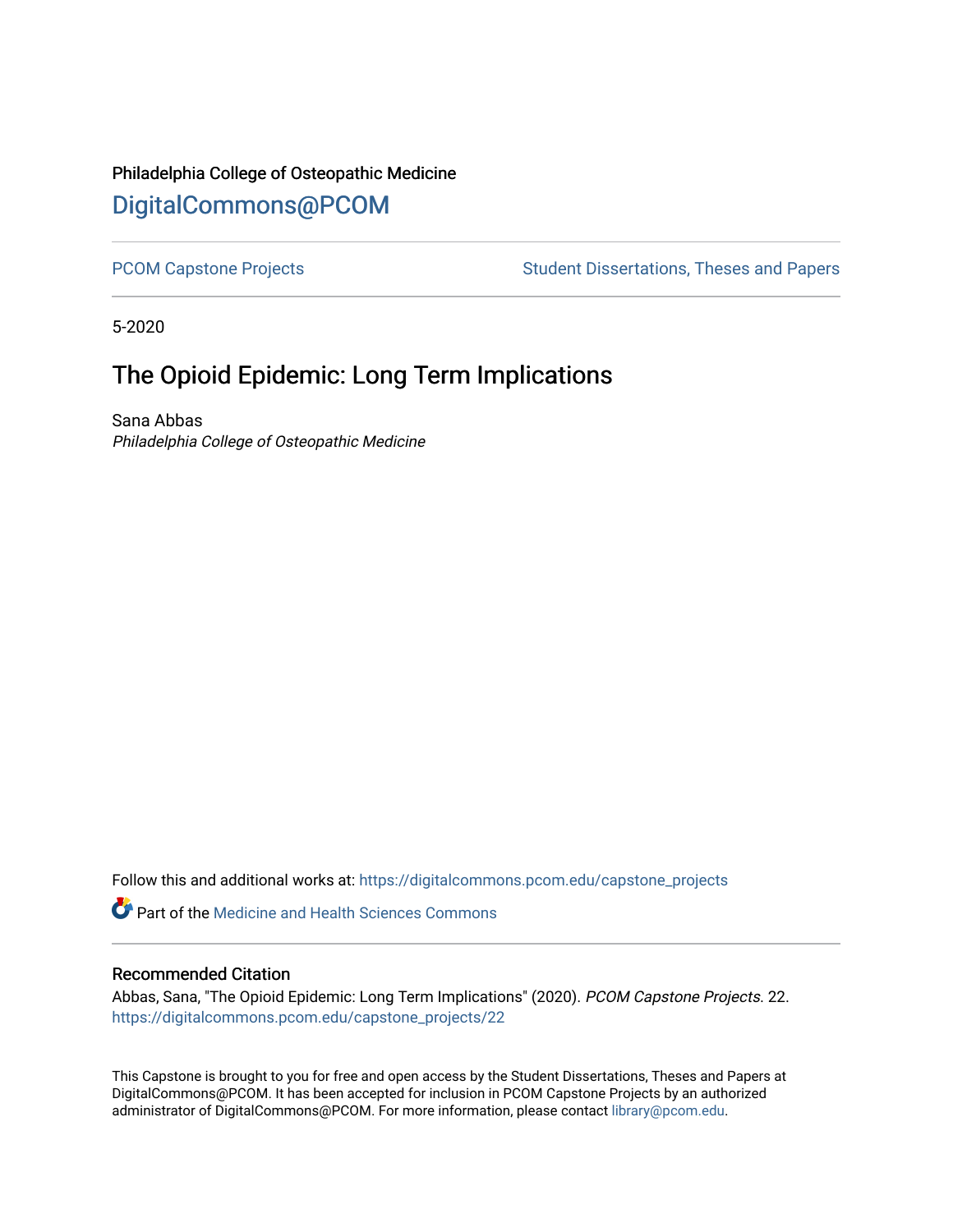Philadelphia College of Osteopathic Medicine Graduate Program in Biomedical Sciences School of Health Sciences

## **The Opioid Epidemic: Long Term Implications**

A Capstone in Neurobehavior Concentration by Sana Abbas Copyright 2020, Sana Abbas

Submitted in Partial Fulfillment of the Requirements for the Degree of Master of Science in Biomedical Sciences, Neurobehavior Concentration May, 2020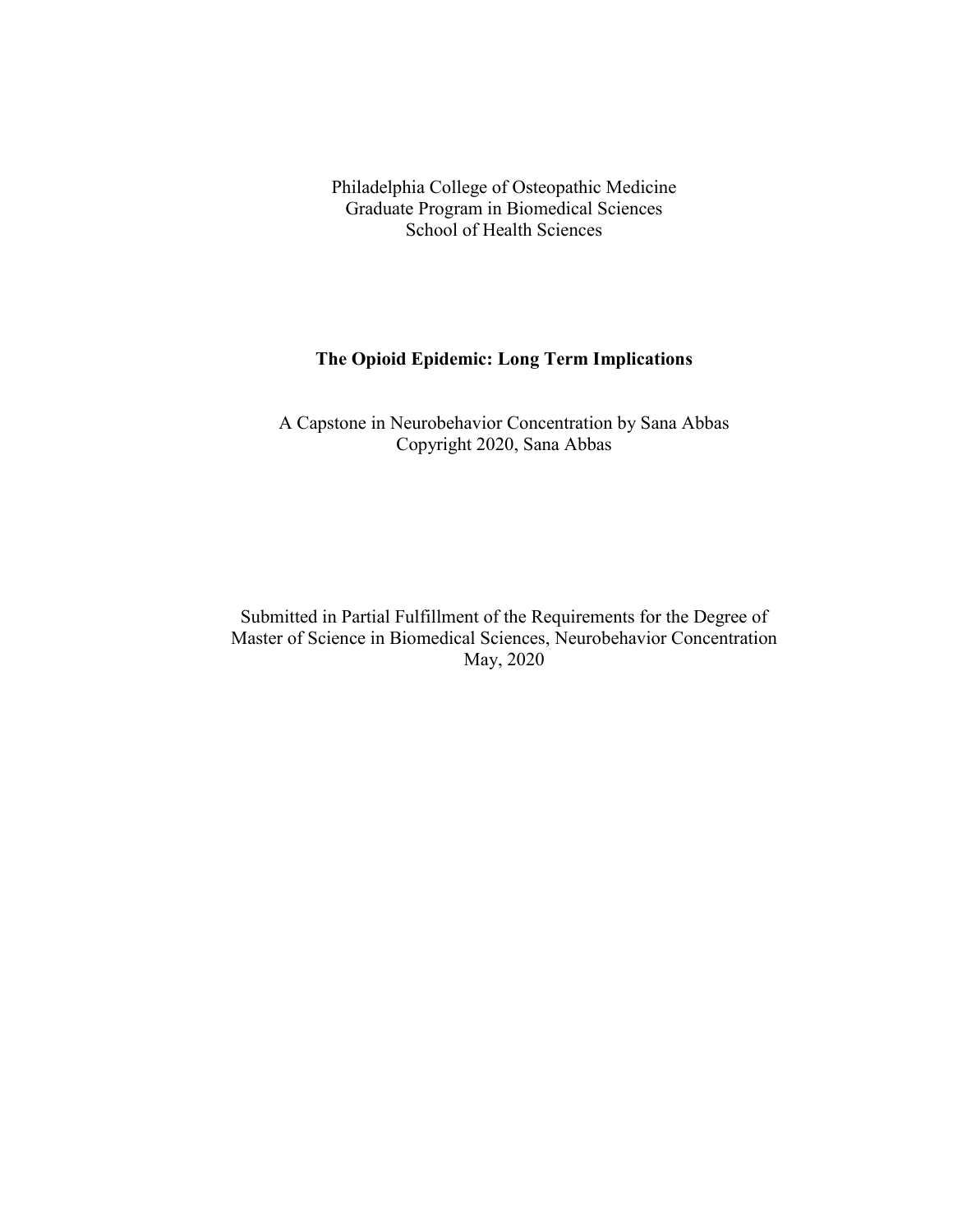## **ABSTRACT**

The use of opioid medications is a rapidly growing problem in the United States. Although these medications are effective for short term pain relief, their long-term implications on the brain and interactions with other substances are still unknown. Despite the gaps in knowledge of the long-term implications or efficacy of opioids, there are still more than 200 million prescriptions written annually for opioid analgesics (Semenkovich et al., 2014). In addition to the overuse of these medications, they can cause interactions with other substances, some of which can cause severe cases of poly-intoxication. As the use of these medications continues to increase, so does the number of deaths that result from the misuse of these medications. According to the American Medical Association, "after alcohol intoxication, opioids are the most common cause of poisoning in presenting to North American emergency departments" (Lewis et al., 2015). This increase in emergency department usage as a result of opioid-related cases leads to an overall increase in healthcare costs. While researching the longterm effects of opioids on the brain, their interactions with other substances, and potential side effects that can arise from prolonged opioid usage, more concrete options must be considered. Finding effective ways to treat these patients and using alternative methods for pain relief can not only help people in need of pain relief but also our healthcare system as a whole.

#### **INTRODUCTION**

The use of opioid analgesics is a rapidly growing problem in the United States. Although these medications are effective for short term pain relief, their long-term implications on the brain and interactions with other substances are still unknown. While it is understandable that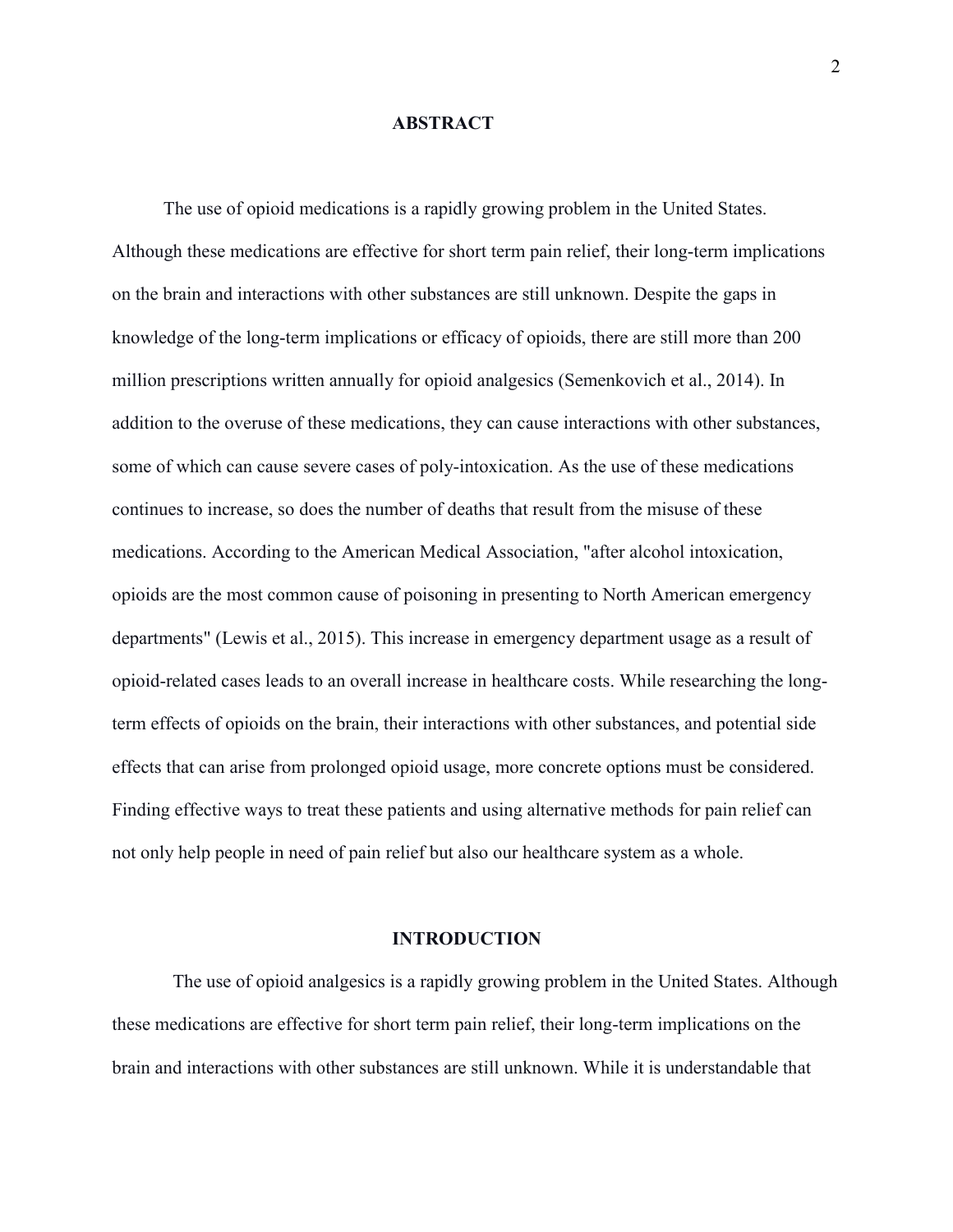pain relief is an essential part of healthcare, it can also be a complicated topic to address due to its subjectivity. As the amount of analgesics available to the population continues to grow, so do the number of options available for pain relief. Although we know a substantial amount of information about how these medications work, we can never completely understand how an individual will react to pain medications, especially when it comes to opioid analgesics due to the differences in each person's brain chemistry. With the growing use of prescription opioid medications, the potential for abuse also increases. While there is little information on the cost of nonmedical use of prescription opioids, the few studies that have been done on this subject have shown extremely high costs associated with this. Research shows that the economic cost of the nonmedical use of prescription opioids in the United States alone is more than \$50 billion annually (Hansen et al., 2011).

 To understand the opioid epidemic, we must first understand how opioid mediations impact the brain. While every patient will respond to an opiate differently, a basic understanding of the neurological implications of opioid usage is crucial in deciphering how these medications work. When opiates of any kind are used, they are broken down into chemicals that travel through the bloodstream to the brain, where they attach to opioid receptors. The mu-opioid receptor is the main target for morphine, heroin, and most other opioid analgesics. While all individuals have these receptors in their brains, differences in genetic makeup can cause variations in the mu-receptor. This binding of the chemicals with the target receptors triggers the mesolimbic reward system, the biochemical pathway associated with reward and pleasure. Once activated, this pathway generates signals in the ventral tegmental area (VTA), which results in the release of the neurotransmitter dopamine from the nucleus accumbens; this release of dopamine is what generates feelings of pleasure in our brain. In addition to dopamine causing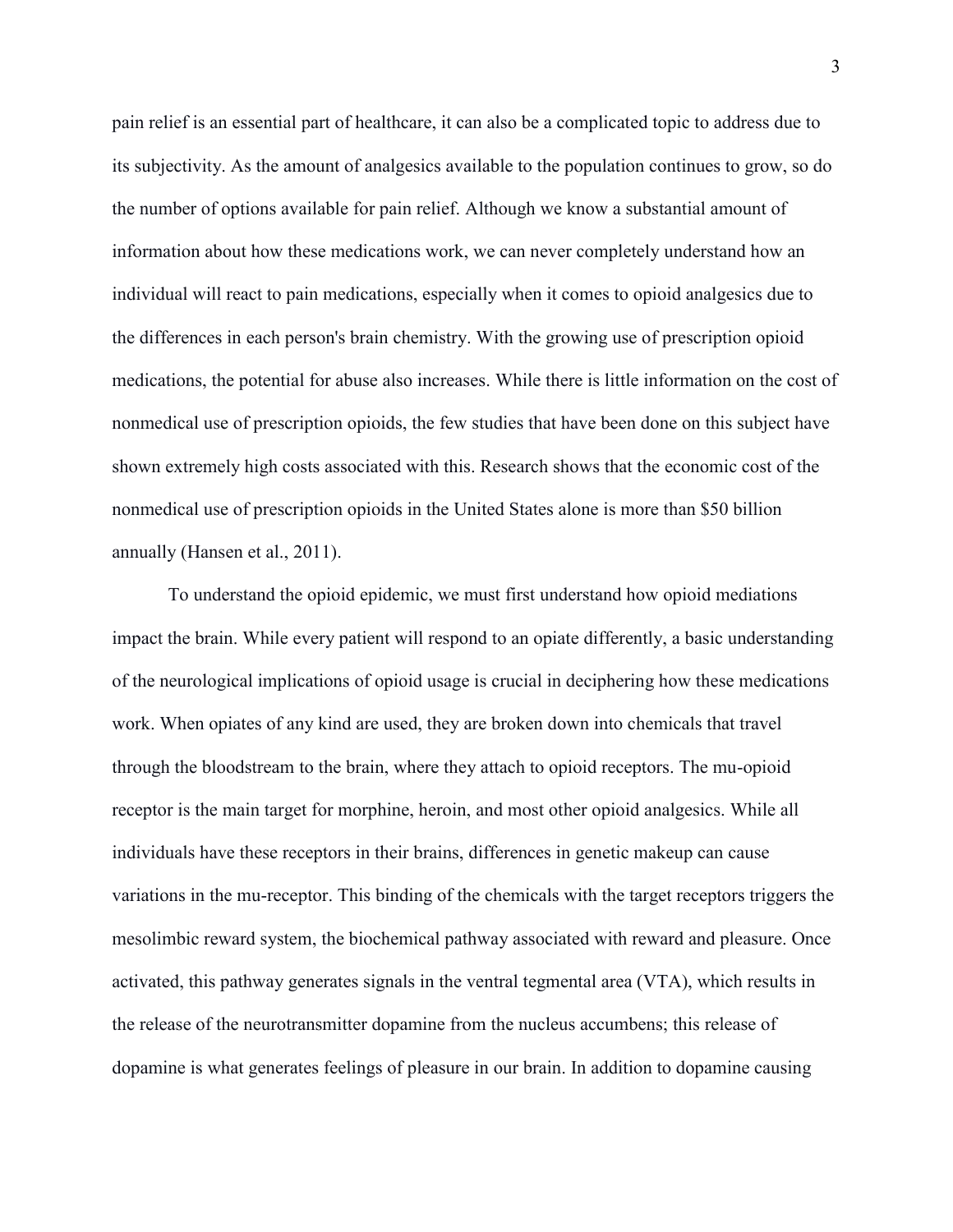feelings of pleasure, other areas of the brain associate these feelings with the opiate used, which gets created into lasting memories. These memories can lead to future cravings, potentially causing an individual to use the medication more than the prescribed dose (Kosten et al., 2002).

## **NEUROLOGICAL IMPLICATIONS OF OPIOID USE**

 The amygdala is an essential brain structure that regulates emotional responses. The central nucleus of the amygdala is crucial in the control of the emotional aspects in chronic pain and the learning process of associating a particular stimulus, in this case, the opiate, with reward association. "[T]he central nucleus of the amygdala is the part of the brain that focalizes emotional stimuli associated with chronic pain and addictive opioids," which provides an appropriate neural pathway to draw connections between opioids medications and their continued usage. (Zhang et al., 2014). Additionally, in a study done by Dr. Zhi Zhang and colleagues, it was shown that the use of opioids over time could cause changes in the synaptic plasticity of neurons, which can remain in the brain regardless of opioids being present or not. As an individual ingests opioid medications over a period of time, different areas of the brain are affected in various ways. In a recent study conducted by Dr. Jaymin Upadhyay and colleagues, it was shown that prescription opioid-dependent patients showed evidence of a specific structural abnormality in the neural reward-processing network present in the brain. (Younger et al.,2011). When compared to ten age-matched controls, the researchers found decreased gray matter volume in the bilateral amygdala.

The amygdala is crucial in reward processing, and an essential structure is known to underlie opioid-related addiction, dependence, and tolerance. The results of this study concluded that opioid exposure has an extensive range of effects on the amygdala, some of which include a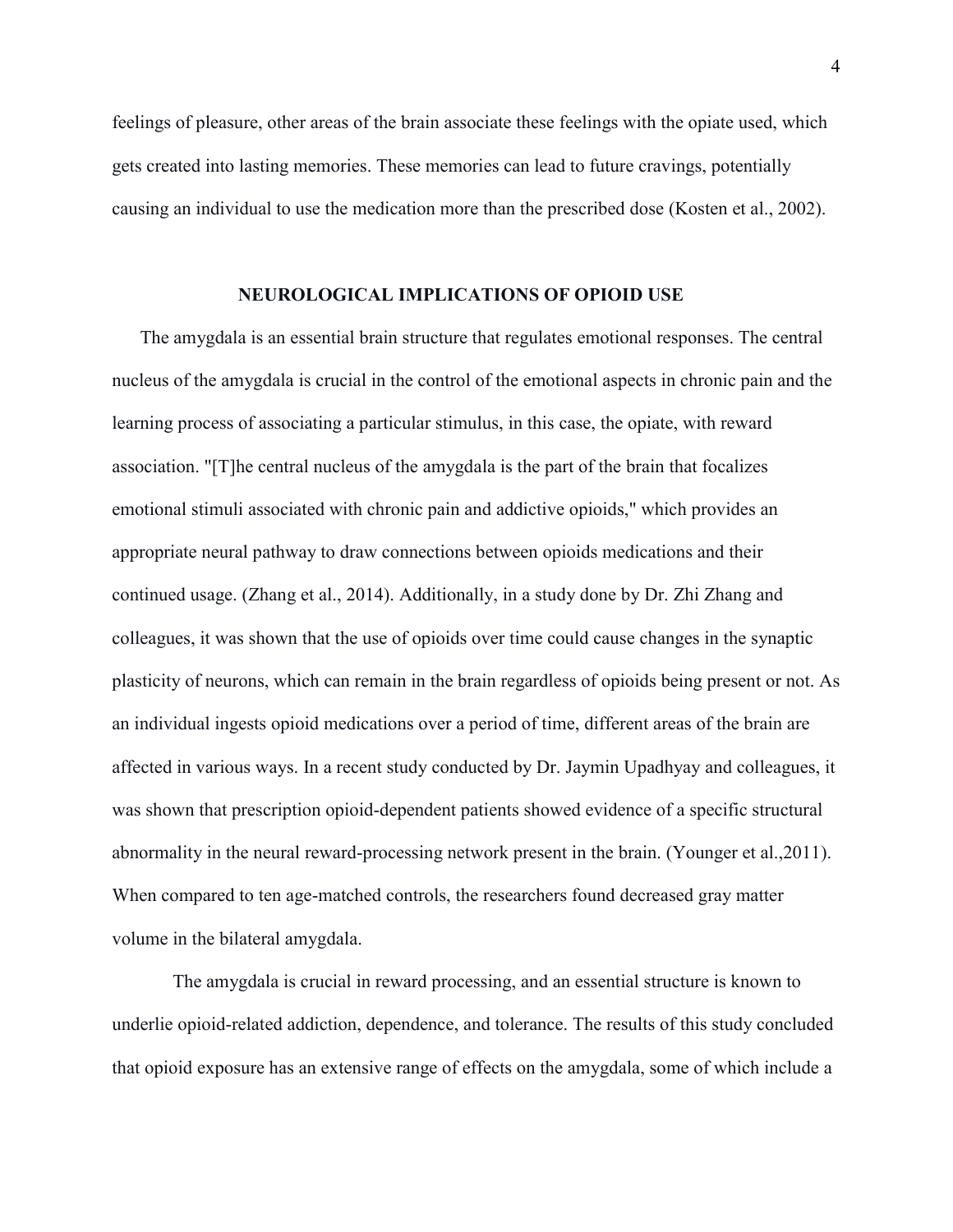decrease in sensitivity of the mu-opioid receptor, modified GABAA receptor functioning, and altered glutamate receptor targeting (Younger et al.,2011). While mu-opioid receptor sensitivity is a topic that has previously been discussed, the GABAA and glutamate receptors are also a critical part of understanding the opioid epidemic as a whole. GABA is the major inhibitory neurotransmitter in the brain, and glutamate is the major excitatory neurotransmitter in the brain. While there are many ways opioids interact with the body, "data suggests opioids exert their excitatory action in the brain indirectly by inhibiting the release of GABA" (Kalyuzhny et al., 2000). By indirectly targeting these receptors, opioid medications can cause irreversible damage to the brain. Results of the study done by Dr. Upadhyay and colleagues showed that in the patient group, there was a significant reduction in the functionality of the anterior insula, nucleus accumbens, and amygdala. Once the results of the study were analyzed, there was a strong correlation with a longer duration of opioid usage and more significant changes in functional connectivity in the afferent and efferent pathways of the amygdala.

In addition to functionality changes in different areas of the brain, recent studies have shown prolonged or repeated exposure to a drug of abuse, such as an opioid, causes structural changes in specific neuronal cells that can remain even after the drug is discontinued. In the case of opiates, repeated exposure can decrease the size of dendrites and soma of neurons in the VTA. The consequences of these neuronal changes are mostly unknown, but these changes could result in a down-regulation of dopamine activity, which can potentially contribute to the anxiety and restlessness associated with opiate withdrawal. Furthermore, chronic exposure to opioid medications can also reduce the regeneration of new neurons in the adult hippocampus, causing further complications (Nestler, 2001). The effects that this has on the functional significance of the hippocampus is still not completely understood, but due to the role the hippocampus plays in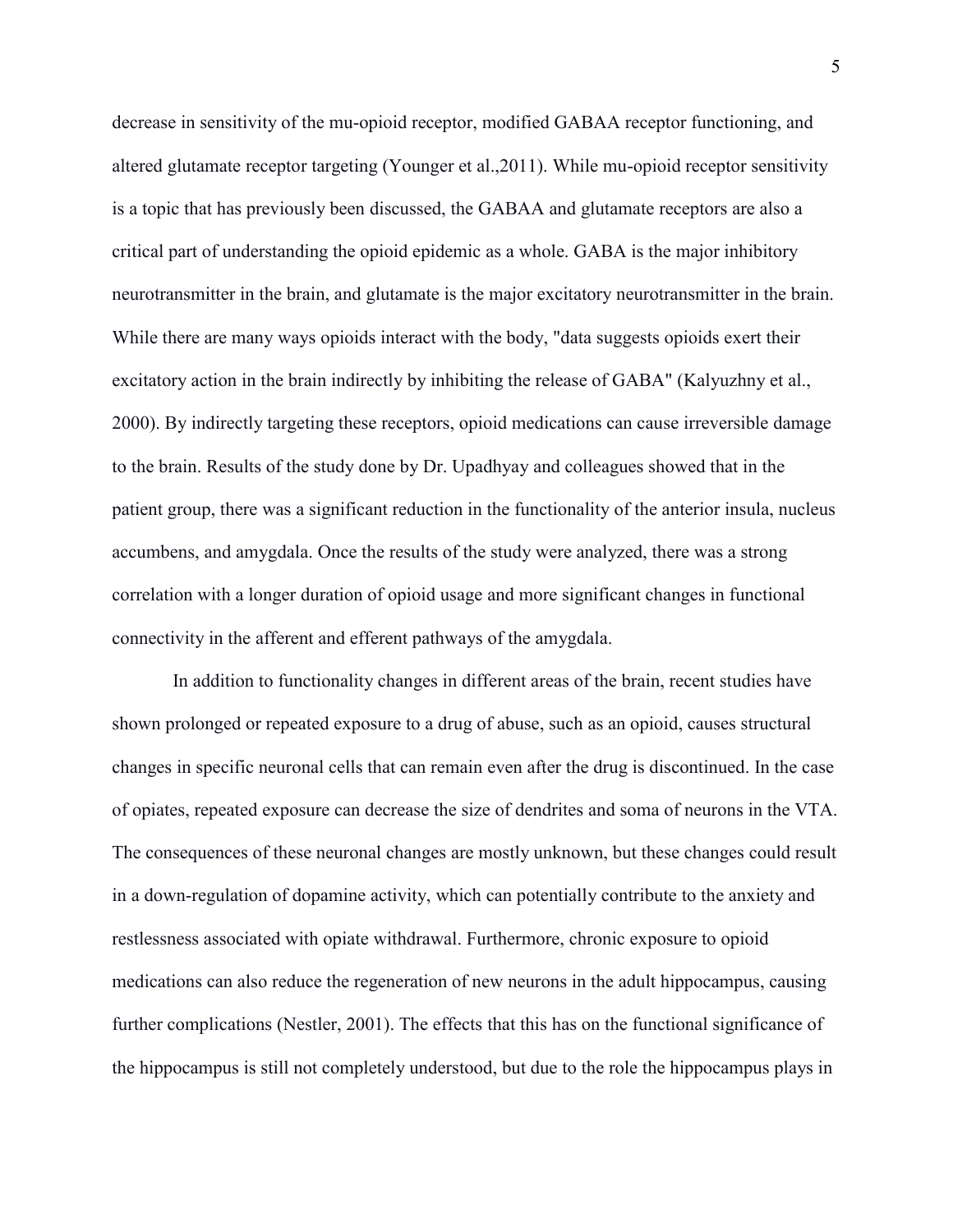learning and memory, long-term opioid usage could potentially cause changes in these cognitive processes. These findings suggest that the continued use of opioid medications is associated with structural and functional changes in the brain regions associated with impulse control, reward, and motivational functions.

## **OPIOID DEPENDENCE VS. ADDICTION**

 While it is known that the prolonged usage of opiates results in tolerance to the medication, differences in the genetic makeup of individuals can play a role in how tolerance to the opioid will manifest. Tolerance can be defined as "the need to increase the dose to achieve the same effect," and can develop for both the euphoric effects that an opiate produces as well as the analgesic effects. (Ballantyne et al.,2012). Numerous studies have shown that tolerance to different opiates will manifest at different rates, a phenomenon that is now called selective tolerance. For example, "tolerance to nausea, vomiting, sedation, euphoria, and respiratory depression occurs rapidly, but there is minimal development of tolerance to constipation and miosis." These findings suggest receptor-related differences in the development of tolerance. Additionally, it has been shown that the administration of benzodiazepines, in conjunction with an opiate, speeds up the development of tolerance. (Freye  $\&$  Latasch, 2003). This change is likely due to the significant reduction in the secretion of GABA, a neurotransmitter that reduces the overall inhibitory effects of the nervous system, increasing analgesic effects of the drug.

 Furthermore, it has been suggested that when using higher potency opiates, which produce more significant effects when bound to receptors, fewer receptors are needed to produce sufficient analgesic effects. Receptor downregulation and desensitization have been observed in individuals who use opioids for prolonged periods and have shown to play a critical role in the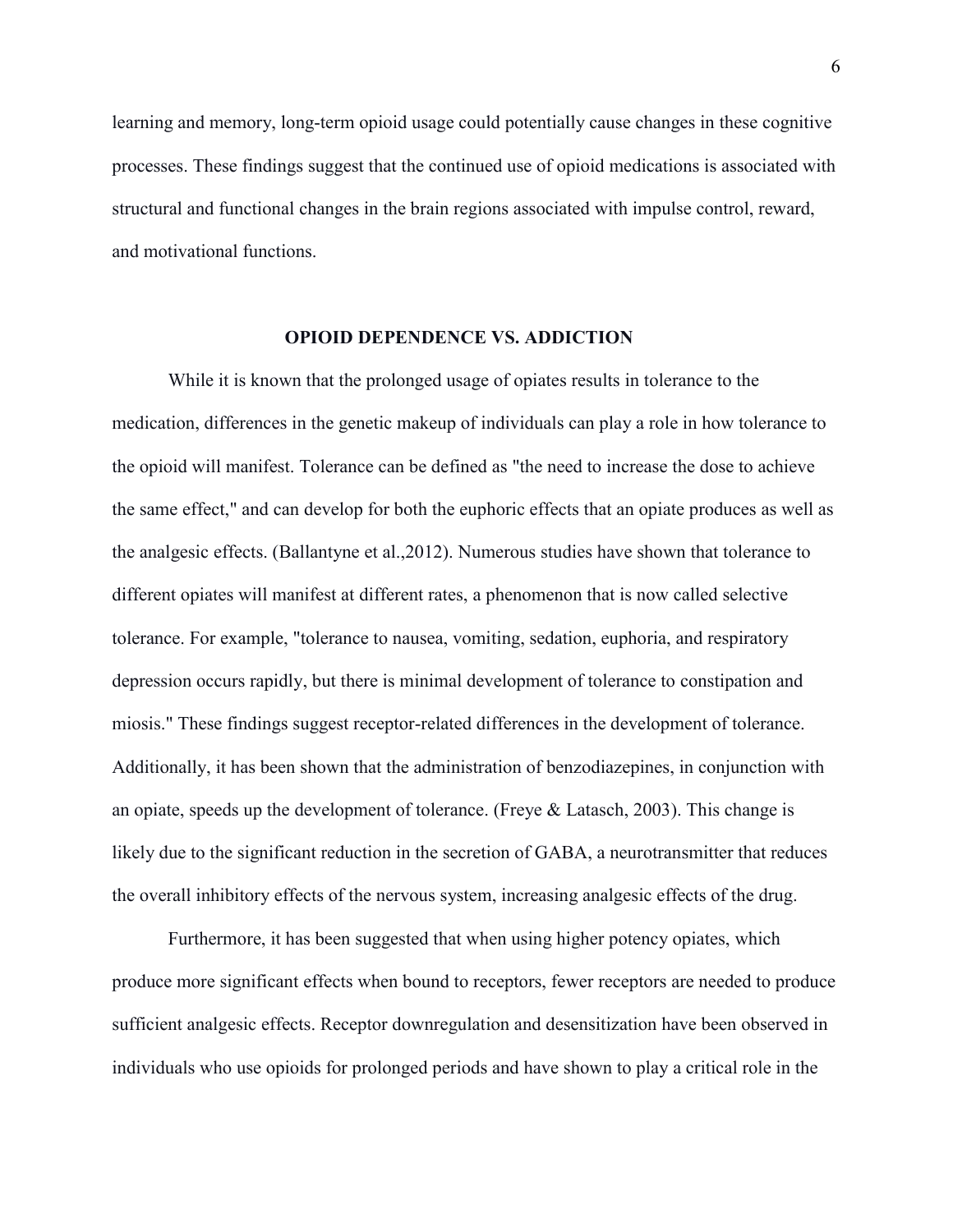development of tolerance and dependence (Harrison et al., 1998). Due to the decrease in receptors needed for higher potency opiates, tolerance is less likely to manifest. Once tolerance to an opiate has developed, an increase in the dose of the medication may be necessary to produce similar analgesic effects.

 While most individuals do not take an opiate for the first time thinking they will develop an addiction, addiction can occur over time. There is no concrete definition as to why this happens, but it can be concluded that the chemical makeup of the opiate and the effect it has on the different pathways of the brain play a large part in it. Addiction and dependence are not synonymous terms, but they both stem from the same fundamental principles. From a biological perspective, opioid addiction can be explained by neurological variations that arise when exogenous opioids are used. Dependence can be defined as the physiological response an increase in tolerance or to the withdrawal of a drug (Ballantyne et al., 2012). Dependence can manifest as withdrawal symptoms, such as anxiety, chills, and insomnia, which can occur after the sudden tapering down of opioid usage or complete termination of the opioid. When understanding how addiction and dependence differ, it needs to be understood that addiction is defined as persistent, atypical "opioid-seeking behaviors" that result in irreversible changes in brain structure and function (Ballantyne et al., 2012). There are different theories of addiction, but the Goldstein hypothesis presents the most recognizable link between the mu-receptor variations and opioid addiction. This hypothesis states that in addicts, the amount of endogenous opioid present may be too low, causing the addict to attempt to restore this deficiency by increasing the use of external opioids. This leads us to believe that an inadequate surface expression or inadequate activity of the mu-opioid receptor may predispose an individual to (opiate) addiction (Goldstein, 1994).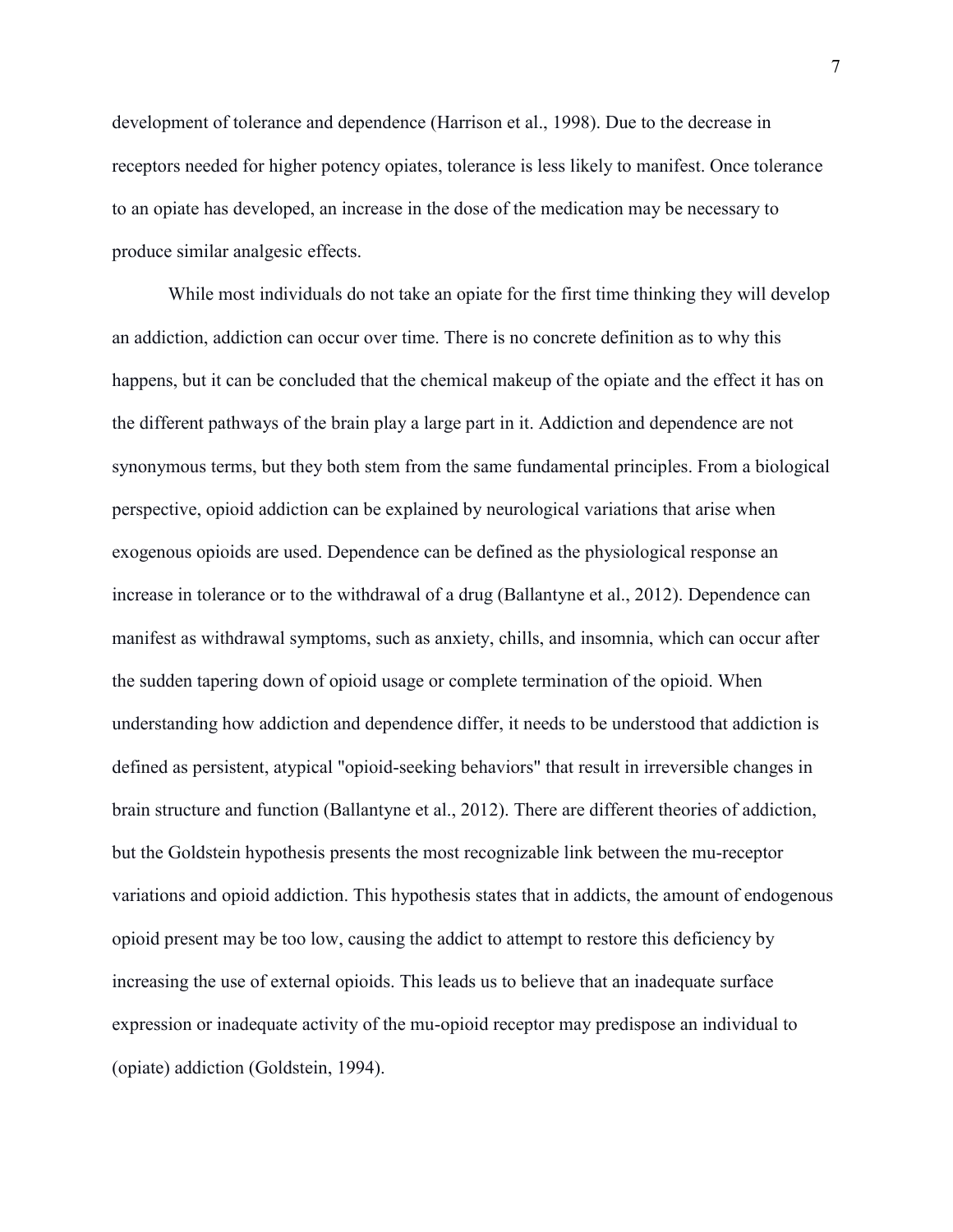Additionally, numerous genetic variations can cause polymorphisms in the coding region of the mu-opioid receptor. These polymorphisms can lead to the upregulation or downregulation of the gene encoding for the receptor. Furthermore, according to the Diagnostic and Statistical Manual of Mental Disorders (DSM-5), tolerance and withdrawal (physical dependence) that is developed during medical drug treatment are excluded from diagnostic criteria for substance use disorder. Therefore, any tolerance or withdrawal symptoms that manifest during treatment are not taken into consideration, and the diagnosis is solely based on aberrant or drug-seeking behaviors (Ballantyne et al., 2012)**.** For individuals who are treated with opioid medications long term, addictive behaviors may surface when the opioid is suddenly stopped, or the dosage is reduced due to the alterations in brain structure that arise from the long-term usage of opioid medications. While there is a substantial amount of literature on the effects of long-term opioid exposure on the brain, the effects of their short-term usage are still mostly unknown.

#### **INTERACTIONS WITH OTHER SUBSTANCES**

With the increasing rate of opioid medications being prescribed, there has also been an increase in the amount of new synthetic opioid analogs being created. While these new medications are very potent in their analgesic effects, they can cause fatal side effects when combined with other substances. In fact, "[f]entanyl analogs are more potent than fentanyl, which is 50 times more potent than morphine" (Perez-Mana et al.,2018). Additionally, some fentanyl analogs have a much longer duration of action, which can cause more severe interactions with other substances. When understanding how opiates interact with other substances, it is crucial to understand how these medications are metabolized in the human body and how external substances, such as opioids, effect this metabolism. When an opiate is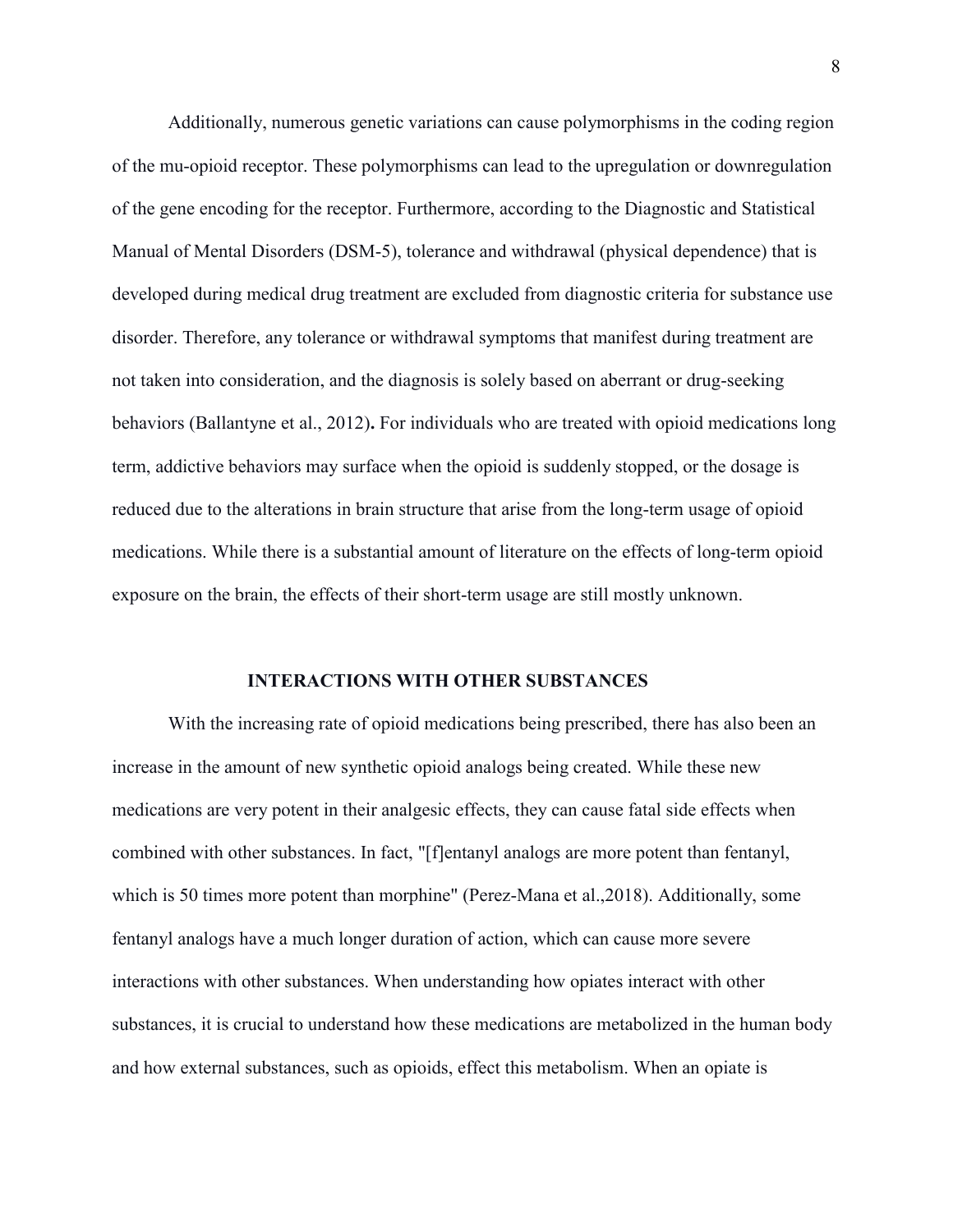administered, it is metabolized into active and non-active components. Taking a second substance can inhibit or accelerate the metabolism, resulting in an increase or decrease in the plasma concentration of the opiate. The increase in plasma concentration of a substance can lead to an increase in the therapeutic effects of the drug causing toxic effects. These drug-drug interactions will manifest differently in every individual, but they are divided into two main groups: pharmacodynamic and pharmacokinetic. Pharmacodynamic interactions refer to drug interactions that influence each other's effects directly. These interactions are usually synergistic, meaning "the effect of the two drugs taken together is greater than the sum of their separate effect at the same doses." When considering pharmacodynamic interactions, opioid medications and their analogs interact with other central nervous system depressant drugs such as antihistamines, benzodiazepines, and barbiturates, causing an increase in their therapeutic effects. Pharmacokinetic interactions occur when a second drug "interferes with the absorption, distribution, metabolism, or excretion" of the first opioid taken (Perez-Mana et al.,2018). Pharmacokinetic interactions can be seen with opioids and the administration of naloxone, a nonselective opioid antagonist. Administration of an opioid antagonist such as naloxone can help reverse the effects of an opioid by acting as a competitive inhibitor of the mu-opioid receptor, binding to the receptor with a higher affinity than the opioid.

 Due to the differences in the chemical diversity of these products, their exponential increase can complicate the proper absorption of these substances. While opioid analogs like fentanyl are excellent sources of pain relief, their potency and prolonged duration of action can increase the risk of severe interactions and potential toxicity. With the growing use of potent opioid analogs such as fentanyl, there has also been an increase in the amount of illicitly manufactured fentanyl, causing a spike in overdose deaths. (Prekupec et al., 2017). Substances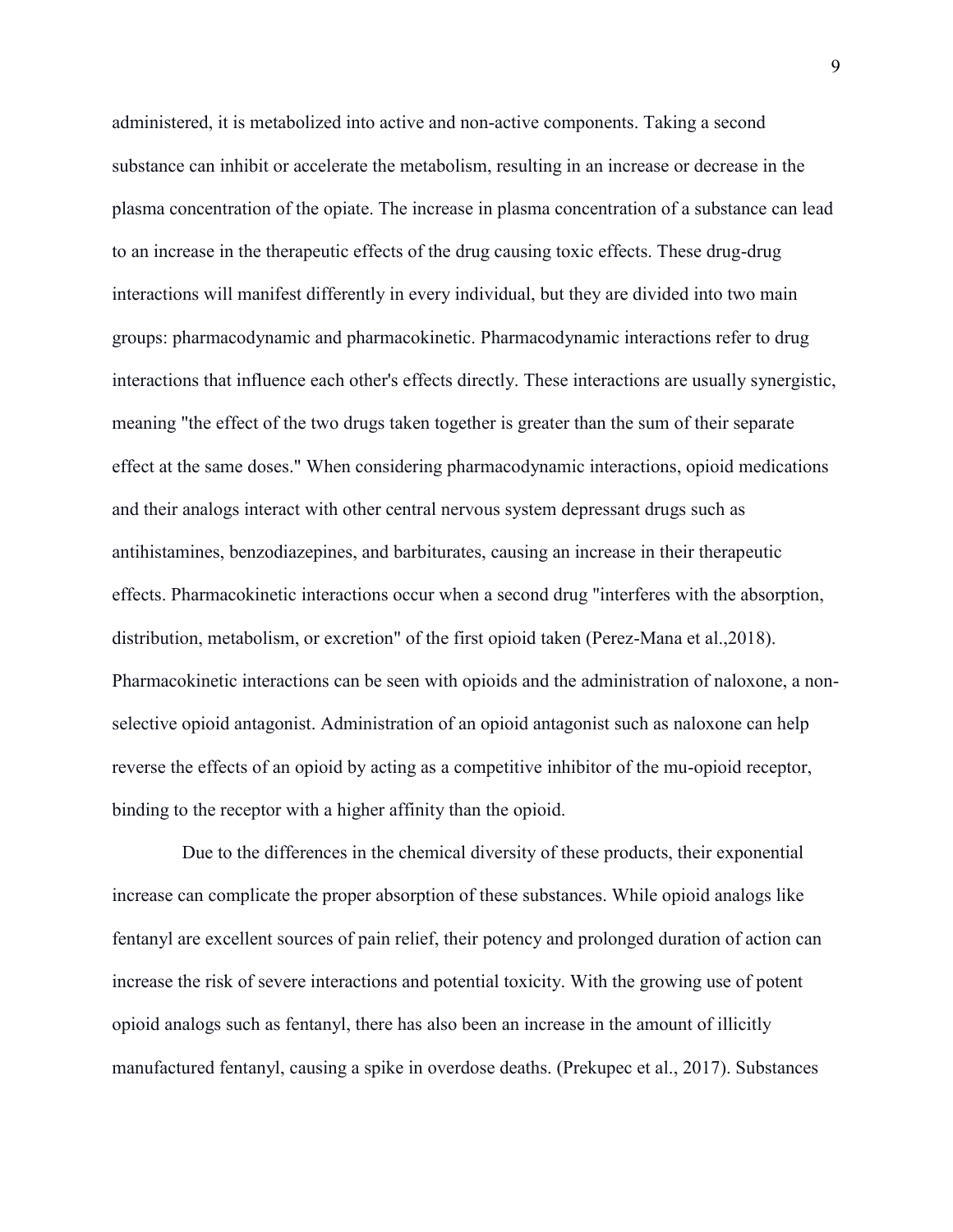most commonly involved in these cases of "poly-intoxication are antidepressants, antihistamines, antipsychotics, benzodiazepines, analgesics, anesthetics, psychostimulants, other opioids, alcohol, and illegal drugs of abuse" (Perez-Mana et al.,2018).

 Serotonin reuptake inhibitors, a class of antidepressant medication, can interact with opioid medications causing a significant increase in the plasma concentrations of the opiate. This increase is due to the effects of serotonin reuptake inhibitors and on Cytochrome P450 (CYP 450), an enzyme system that aids in the metabolism of opioids. It has been shown that both fluoxetine and fluvoxamine have been considered for potential drug interactions with other opioids such as methadone and buprenorphine. (McCance-Katz et al.,2010). These antidepressants were shown to inhibit CYP450, resulting in decreased metabolism of methadone and buprenorphine. Fluoxetine was not associated with a clinically significant increase in methadone concentrations, but fluvoxamine has been reported to show marked increases in plasma methadone concentrations. Furthermore, when discontinued, fluvoxamine was correlated with the onset of opioid withdrawal. Subsequent opiate withdrawal is a risk associated with the administration of a medication that inhibits methadone metabolism, and discontinuation of the accompanying medication results in healthy methadone metabolism. Additional serotonin reuptake inhibitors that have shown to interact with methadone to some degree are sertraline, citalopram, duloxetine, and amitriptyline.

Anxiolytic medications such as benzodiazepines and sedative-hypnotics share some pharmacological properties such as sedation and altered cognition with methadone and buprenorphine. (McCance-Katz et al.,2010). When taken in conjunction with opioids, benzodiazepines act synergistically with opioids by facilitating inhibition at the GABA receptor and decreasing the effects of glutamate at its target receptor, leading to an increased risk of fatal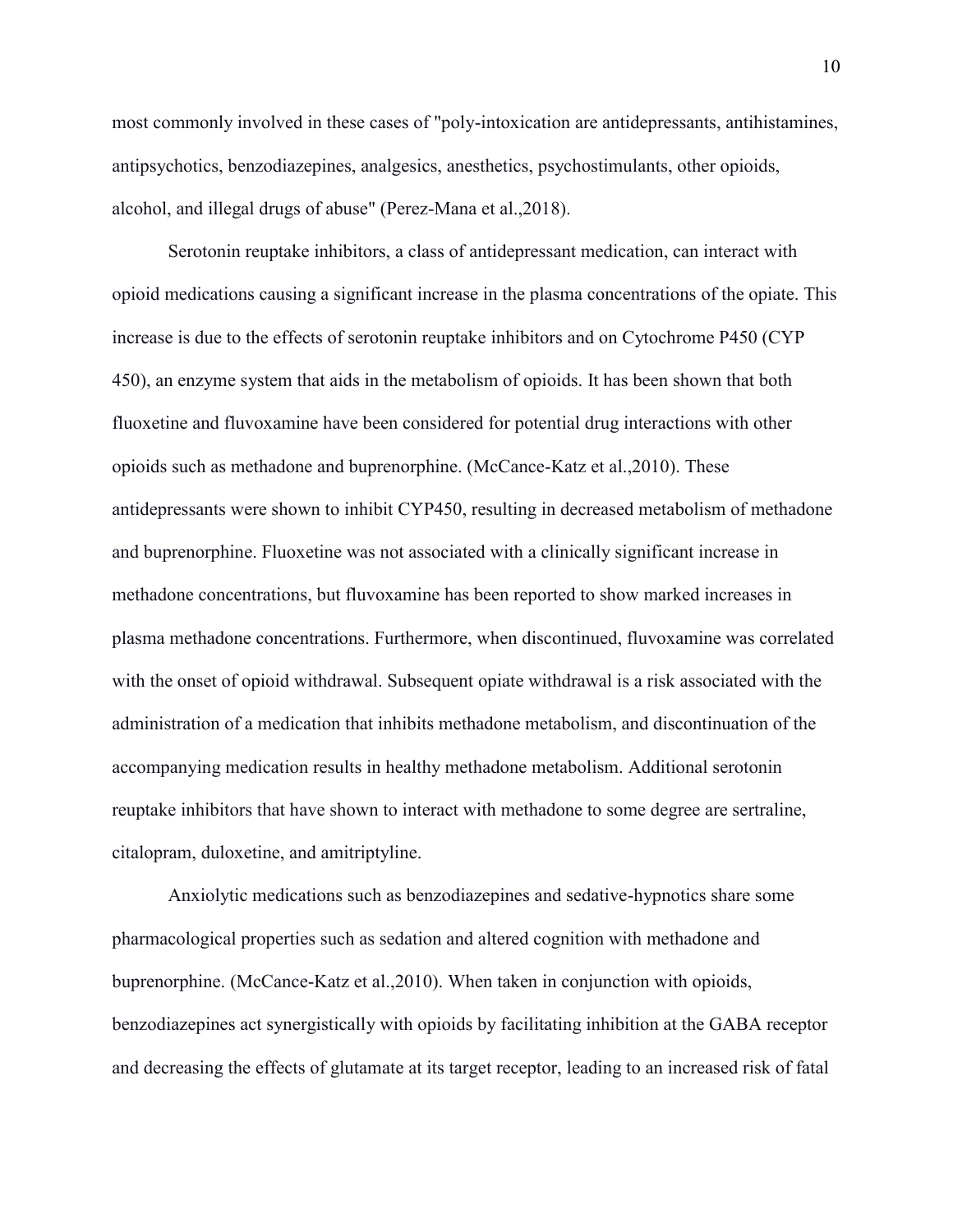respiratory depression through agonist actions at the mu-opioid receptors in the medullary respiratory center. Diazepam and alprazolam, two commonly used anxiolytic medications, were also shown to cause fatal interactions with opiates such as methadone and buprenorphine; the ingestion of these two medications together resulted in fatalities in the most severe cases. (McCance-Katz et al.,2010). Reported fatalities due to the co-ingestion of alprazolam and methadone were due to pharmacodynamic interactions between the two, which was shown to increase the toxicity of the substances, suggesting exercising caution when prescribing the two simultaneously. Similar interactions occur between alcohol and opioid medications as those between anxiolytic medications and opioids.

Antihistamine medications, which are commonly prescribed for allergies, have also been shown to interact with certain opioid medications due to their effects on the CYP450 enzyme system. This enzyme system contributes to the metabolism of some antihistamine medications such as promethazine, diphenhydramine, and chlorpheniramine. Promethazine and diphenhydramine were shown to inhibit the CYP450 enzyme system, resulting in the decreased metabolism of these drugs, causing them to stay in the body longer than usual, increasing the risk of an interaction with an opioid. "These interactions may result from the pharmacokinetic interactions as well as synergistic effects of opioid use in combination with an antihistamine medication" (McCance-Katz et al.,2010). While there is not sufficient literature on these drugs and how they may interact with opiates, these medications have similar characteristics as those shown to cause interactions with opioids.

There have been minimal reports of antipsychotic medications interacting with opioids due to the differences in the pathways used for the metabolism of these drugs. Antipsychotics such as risperidone, clozapine, aripiprazole, olanzapine, and ziprasidone have not been shown to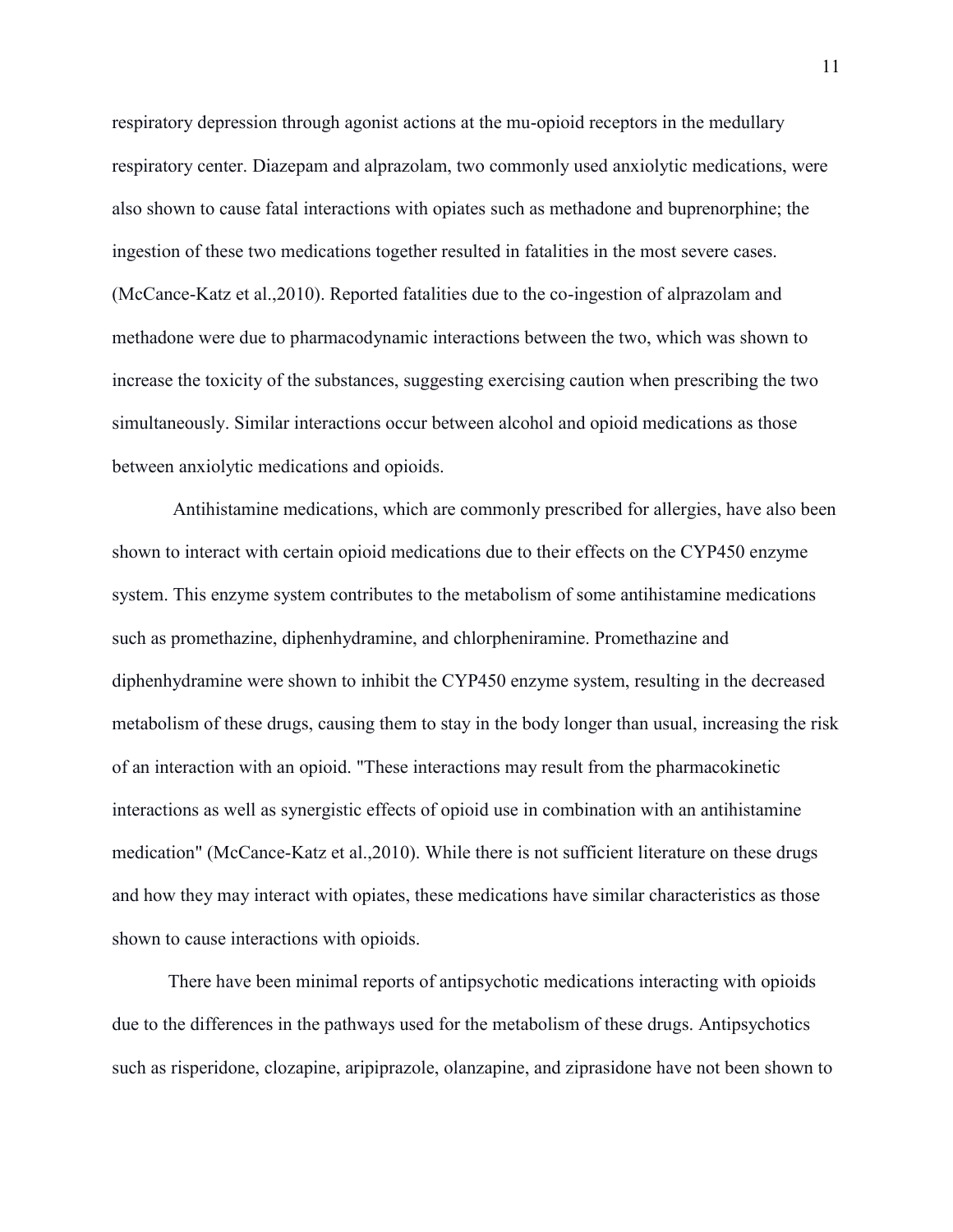cause interactions with opioid medications. Some side effects may occur as a result of increased sedation or cognitive dysfunction but are only seen when the two medications are given simultaneously. (McCance-Katz et al.,2010). While older antipsychotic medications have not shown any interactions with opioids, a newer atypical antipsychotic medication, quetiapine has the potential to increase plasma methadone concentrations when given with opioids such as methadone. Studies have shown that quetiapine is predominantly metabolized by the cytochrome P450 enzyme system, the same pathway that is used for metabolizing opioids (DeVane & Nemeroff, 2001). Although there have not been any reports of increased plasma methadone levels in individuals treated with quetiapine, the mechanism of methadone clearance could be of importance.

Anticonvulsant medications, a class of drugs commonly used to treat seizure disorders or mental illnesses, have been shown to cause significant drug interactions with opioids. Most anticonvulsant medications are shown to induce the cytochrome P450 enzyme system. During the metabolism of these drugs, the CYP450 system is induced and hydroxylates or conjugates the anticonvulsant, breaking it down into different chemical metabolites. The induction of this enzyme system leads to a higher clearance of the anticonvulsant medication and other medications metabolized by this system, such as methadone. Due to this, larger doses of methadone are required in patients treated with anticonvulsant medication. It has been shown that carbamazepine, phenytoin, and phenobarbital have been associated with opioid withdrawal when administered to methadone-maintained patients (Bromfield et al.,2006). Additionally, newer anticonvulsant medications such as oxcarbazepine and lamotrigine have not been shown to interact with opioids (McCance-Katz et al.,2010).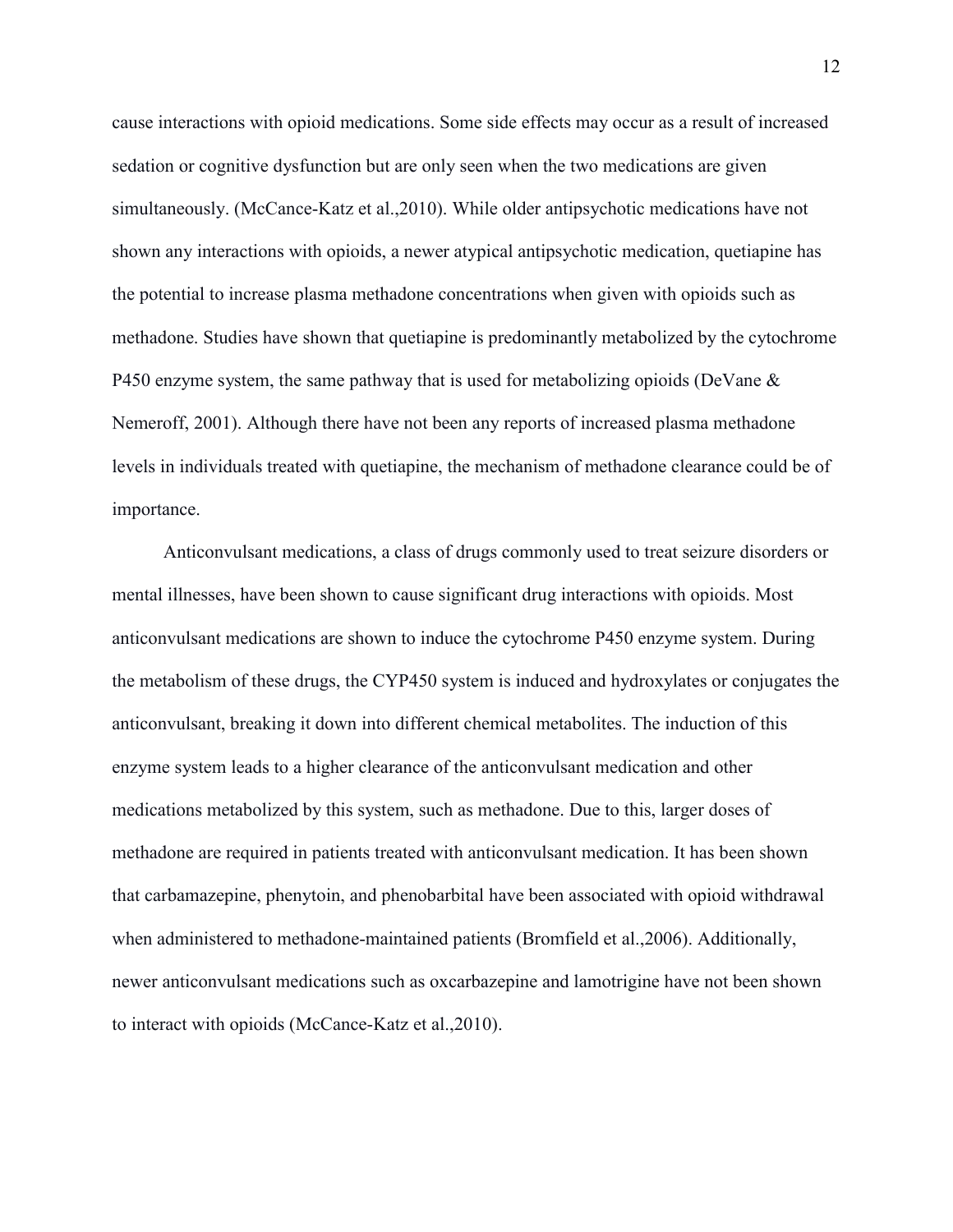Psychostimulants, which are commonly prescribed for attention deficit hyperactivity disorder, have not been shown to produce interactions with opioid medications. However, drugs of abuse that also fall under the stimulant category, such as cocaine, were shown to deplete buprenorphine concentrations. These interactions may be a result of cocaine inducing buprenorphine metabolism through CYP450. Another possible way this occurs is due to the vasoconstrictive effects of cocaine. Buprenorphine administered through sublingual routes is not absorbed appropriately as a result of the vasoconstriction caused by cocaine. (McCance-Katz et al.,2010). Methamphetamine, another drug of abuse that falls under the stimulant category, has not been shown to interact with opioid medications.

While it has been shown that opioid medications are a great source of pain relief, they can also cause severe interactions when taken simultaneously with other substances. Most patients who are prescribed opioid medications for pain management are prescribed a combination of other medications as well. These combinations generally imply a higher risk of drug interactions that can cause differences in the therapeutic effects of the drug (Solhaug  $\&$ Molden, 2017). Research has shown that some opioid medications inhibit the gastrointestinal system and can consequently decrease the absorption of other substances. Additionally, some opioids can act synergistically with other medications that have analgesic or sedative effects, resulting in a significant increase in these effects. While we know that drug interactions due to pharmacokinetic interactions affect drug transport through the membrane along with the Cytochrome P450 (CYP 450) enzyme system, our knowledge regarding the role of this enzyme system is still minimal. Although we cannot precisely predict how an individual will respond to the effects caused by opioids interacting with other medications, it is crucial to understand what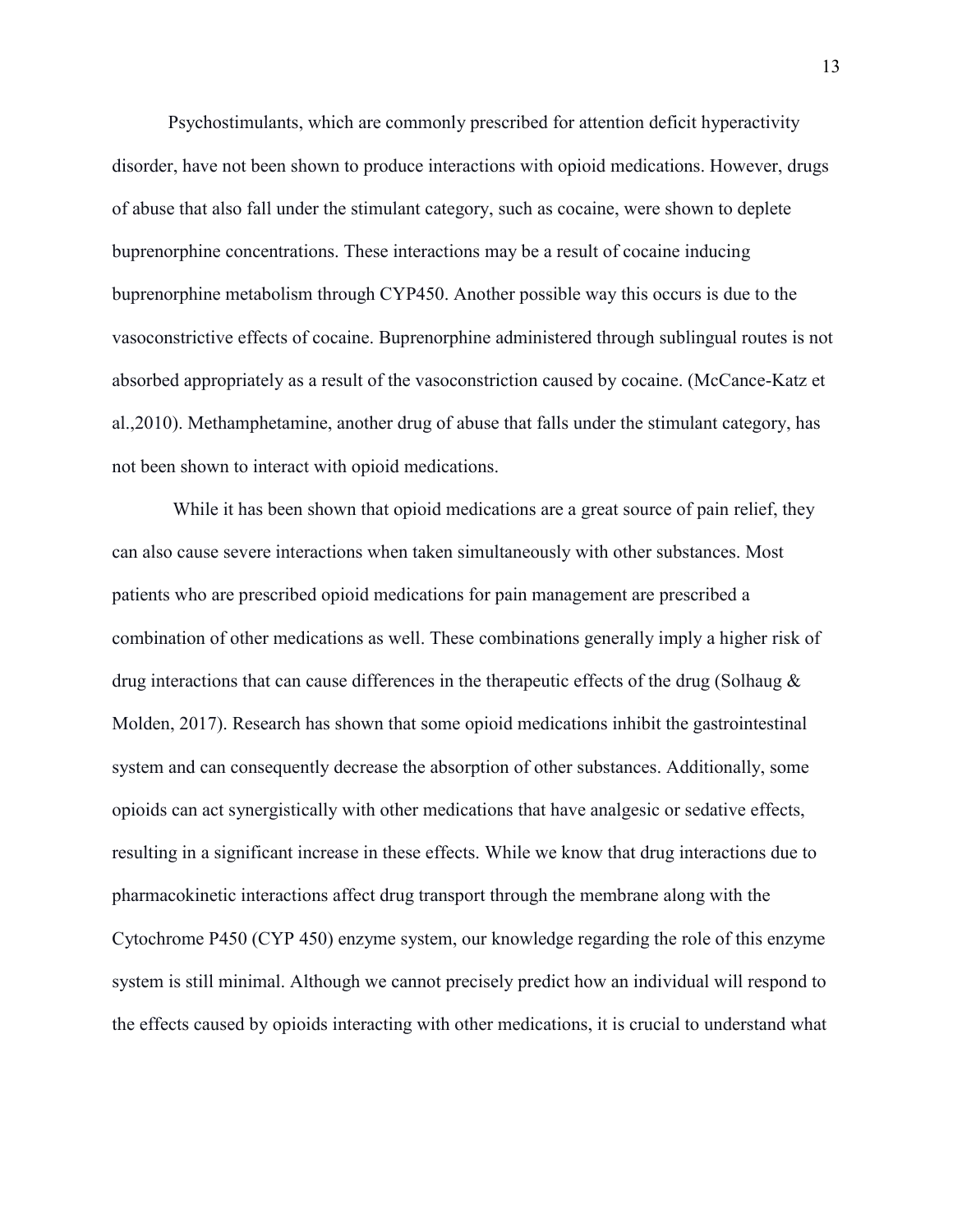potential interactions exist between opioids and other substances when prescribing these medications to patients. (Heiskanen& Kalso, 2012).

#### **POTENTIAL COMPLICATIONS FROM OPIOID USAGE**

When trying to manage pain by using opioid medications, they can act peripherally or centrally. Opioids act on the peripheral sources of pain by reducing the stimuli that cause pain sensations, or on the central sources by concealing the perception of pain (Solhaug & Molden, 2017). Individual differences can cause discrepancies in their analgesic properties, and the tolerability of opioids can vary due to factors such as age, weight, gender, and organ function. Additionally, genetic variabilities can cause differences in their clinical effects and how an individual will respond to the medication over time. Genetic variations that change the distribution of the opioid throughout the body are known as "genetic causes for changed pharmacokinetics of the opioid" administered (Lötsch et al., 2012). Such polymorphisms can affect the function of the membrane transporters, modifying the bioavailability of the opioid in the body. Furthermore, these polymorphisms can also affect the distribution and elimination of the opioid administered. While the adverse effects of this class of polymorphisms are minimal, the opioid quantity administered may not be sufficient to produce the desired analgesic effects. The effects of this can potentially be avoided by altering the dosage to meet the needs of the individual. Once an opioid has been administered, it is broken down into different metabolites and travel through the bloodstream to its target receptor sites; at the receptor, the opioid will produce its desired effects. Differences in the genetic makeup of an individual can affect the pharmacodynamics of the opioid. Pharmacogenetics can affect the movement of the opioid throughout the body, as well as the opioids mechanism of action and effects on an individual.

14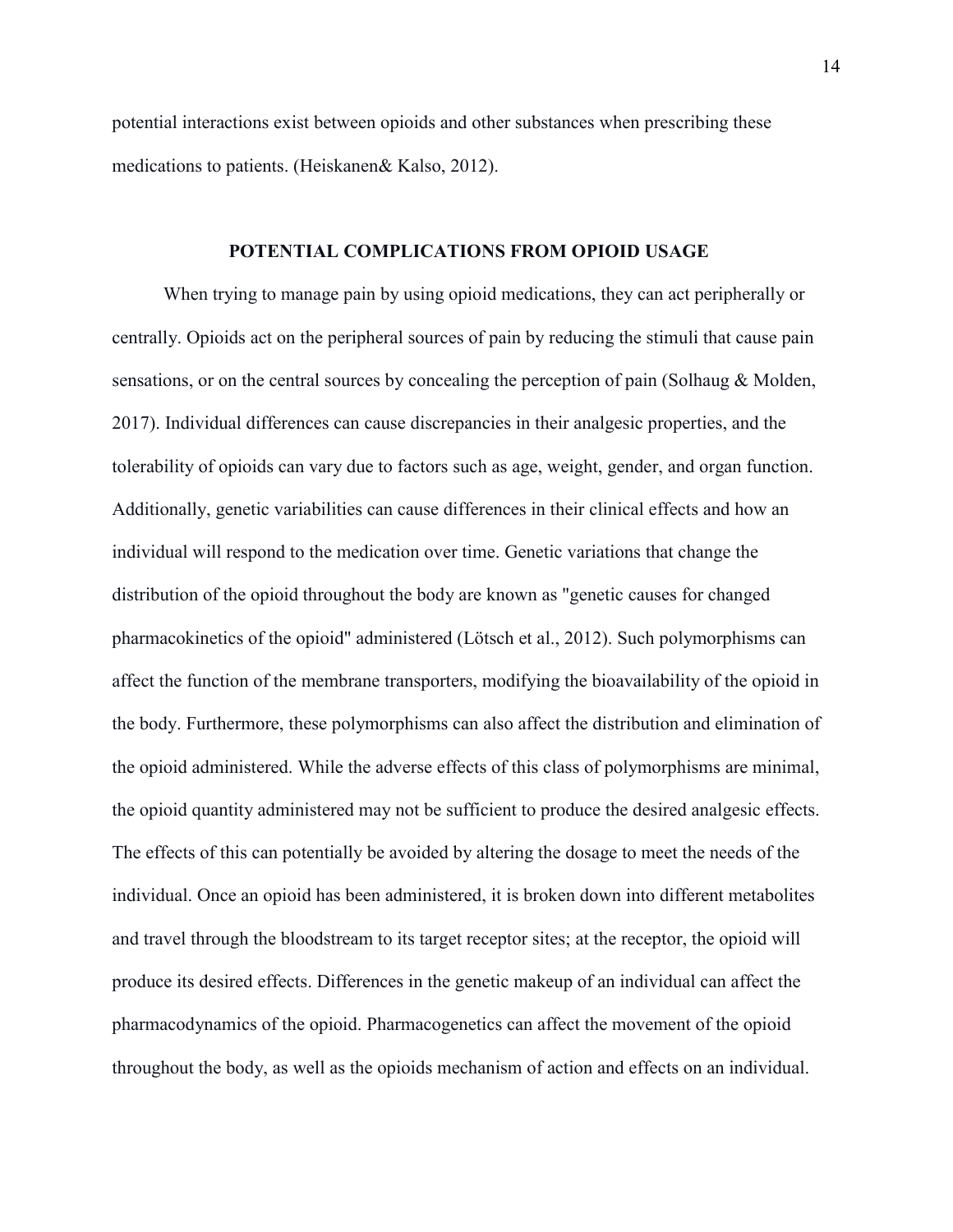Pain perception can vary greatly in different individuals, and while opioids are generally very effective in their analgesic properties, they can cause several side effects. Although there can be variability in how these side effects will manifest, we can say that constipation, nausea and vomiting, sedation, and respiratory depression remain among the most common. In addition to these common side effects, it has been noted that bladder dysfunction, psychomotor changes, cardiovascular effects, and hormonal changes have also been seen in patients receiving opioid therapy. While we cannot predict which patients will experience specific side effects, if any, recent findings have given us better insight into what can be expected.

Constipation is one of the most common side effects associated with opioid usage, "occurring in 40% to 95% of patients treated with opioids". Although constipation can often be dismissed as a minor side effect, the long-term consequences of constipation can result in significant adverse effects for the patient. This side effect is due to opioids acting on the muopioid receptor in the gastrointestinal tract and their effects on the CNS, which are thought to slow gut motility. Additionally, opioids act on the enteric nervous system to limit gut motility peripherally. Unlike some opioid side effects, opioid-induced constipation is not one that is likely to improve over time. While there are plenty of stool softeners available that can be prescribed to patients experiencing opioid-induced constipation, a "novel approach" to managing this side effect includes blocking opioid receptors in the peripheral gastrointestinal tract with opioid receptor antagonists (Benyamin et al., 2008). Two new mu-receptor agonists, methylnaltrexone and avimopan, are currently under investigation for opioid-induced constipation. Methylnaltrexone, a naloxone derivative, works by blocking the peripheral actions of opioids while maintaining the analgesic effects they have on the central nervous system.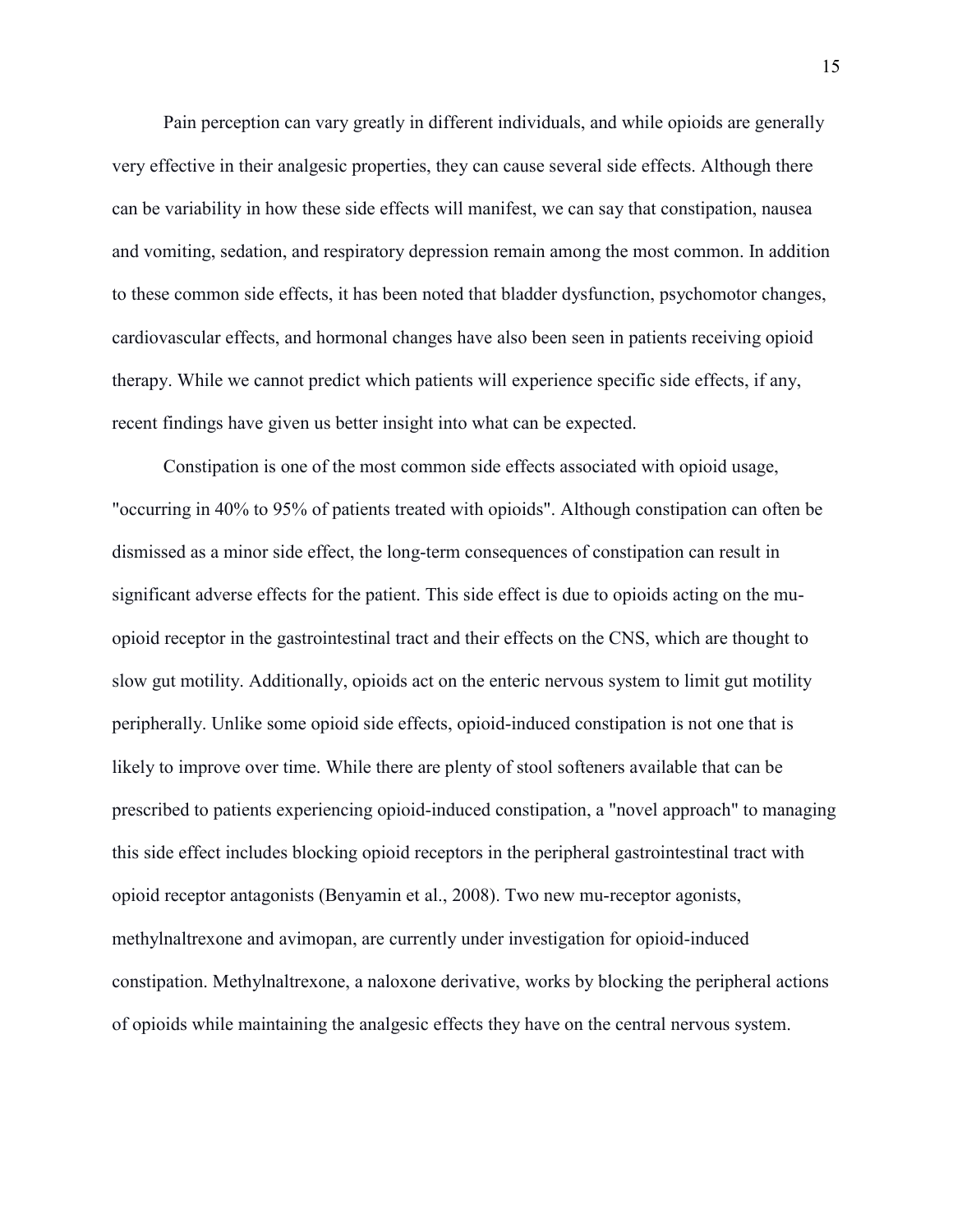Avimopan, a selective mu-receptor antagonist, is still under review but has still not shown efficacy with opioid-induced constipation.

While uncommon with most oral opioid analgesic medications, bladder dysfunction can be a side effect of opioid usage. Opioid-induced bladder dysfunction is commonly a side effect in postoperative patients but can be challenging to assess due to multiple other factors that can potentially cause this as well. Urinary retention is more likely to occur when an opioid analgesic is given via injection, intravenously, or intramuscularly, which is thought to be due to a decrease in detrusor muscle tone and a decreased force of contraction that is caused by opioid medications. Additionally, opioids can decrease the sensation of fullness and urge to void, inhibiting the void reflex, causing urinary retention. A study done by Rosow and collogues showed that opioid-induced bladder changes are partly due to peripheral effects of opioid medications and can be reversed by methylnaltrexone. In addition to bladder dysfunction, psychomotor performance changes may also be a side effect of opioid therapy. This effect is likely due to the sedative effect caused by opioids, making some activities of daily living tasks very challenging. When initially starting opioid therapy, it is common that patients experience difficulty with psychomotor tasks. While changes in psychomotor abilities can be a severe side effect of opioid therapy, it is also one of the side effects that subsides with long- term opioid therapy. Furthermore, it has been shown that patients with chronic pain on a fixed opioid analgesic therapy were capable of operating automobiles safely during the daytime (Schisler et al., 2012). Additionally, in a study done by Fishbain and colleagues, opioid-dependent patients, who have some level of opioid tolerance, showed no impairment of psychomotor abilities, even immediately following a dose of the opioid (Fishbain et al., 2003).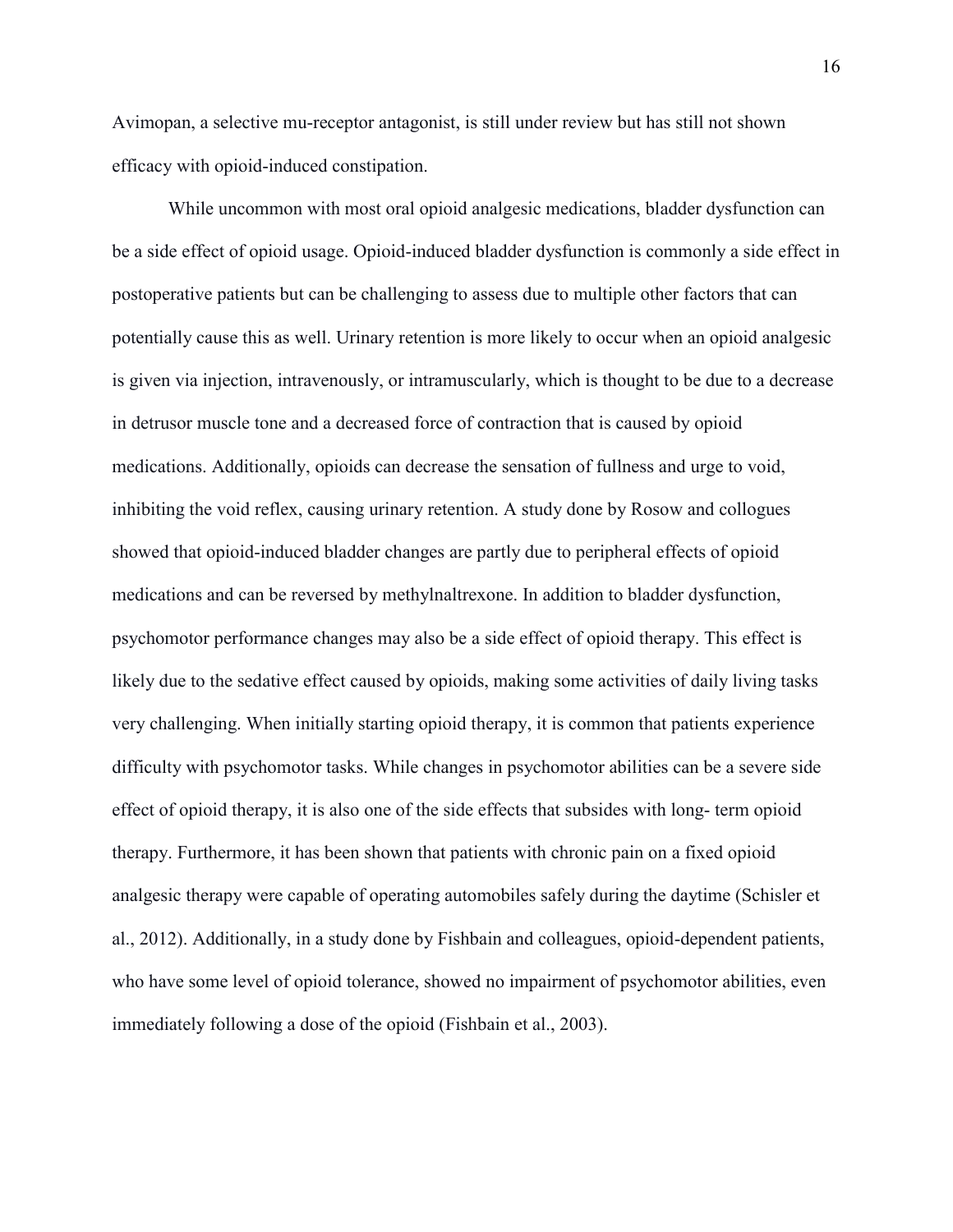In addition to the more common side effects of opioids, such as constipation and bladder dysfunction, opioid analgesics can also cause cardiovascular effects. While not very common, morphine has been associated with some cardiovascular side effects when administered long term due to histamine release, resulting in vasodilation and hypotension (Brunton et al., 2006). Additionally, parasympathetic stimulation by opioids may contribute to bradycardia that may be experienced during opioid therapy and a severe syndrome of QT prolongation known as torsade des pointes. This side effect is one that is seen most commonly in patients who are receiving methadone assisted treatment, a synthetic opioid used in patients who are battling narcotic drug addiction. While we are not able to accurately predict how many patients will experience bradycardia or torsade des pointes, due to the severity of these side effects, repeated surface EKGs are recommended throughout methadone therapy (Benyamin et al., 2008). Opioid-induced hormonal changes can occur with oral, intravenous, transdermal, and intrathecal administration. The hormonal effects of opioids can affect both men and women equally and can act on a variety of hormones, including but not limited to testosterone, estrogen, luteinizing hormone, gonadotrophin-releasing hormone, and cortisol. While there are several hormones affected, there is an emphasis on androgen hormones due to their "symptomatic side effects" of opioid therapy. Men who are prescribed opioid medications suffer from several side effects, including "sexual dysfunction, depression, and decreased energy levels," due to the androgen hormones effected by opioid usage (Benyamin et al., 2008). Women are expected to experience similar hormonally linked side effects as well as potentially experiencing reduced bone mineral density, which may be linked to reduced estrogen levels caused by opioid therapy.

Opioid analgesics have proven to be very useful for pain relief, but they also can cause a number of side effects. Some complications such as nausea and vomiting, sedation, and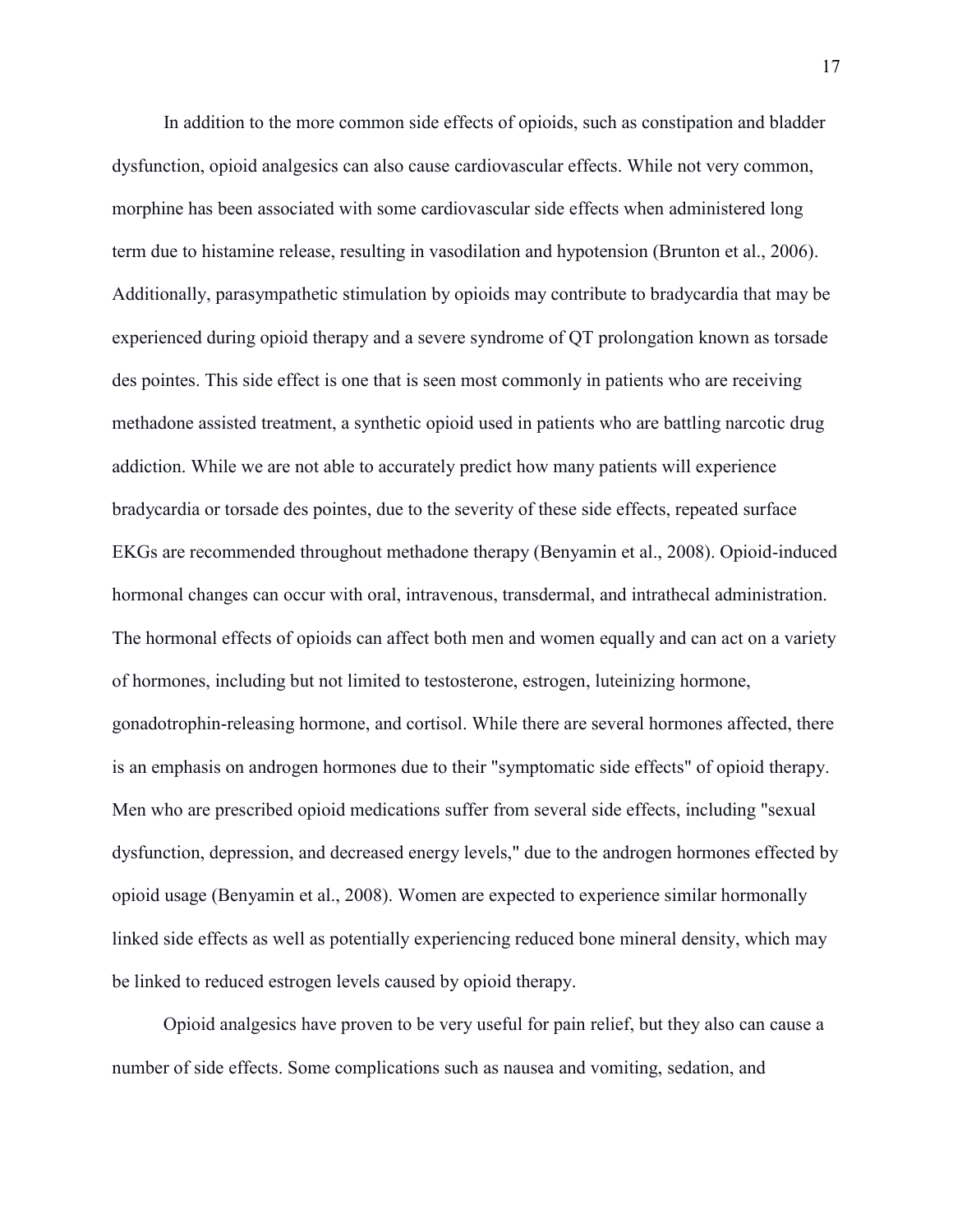constipation do lessen after prolonged exposure to the opioid. Other side effects, such as cardiovascular changes and hormonal changes are unlikely to subside throughout the duration of opioid therapy, potentially causing long-term physiological changes. Cardiovascular changes can also lead to further, more severe complications due to the vasodilatation and QT prolongation. Additionally, the symptomatic side effects caused by opioid-induced hormonal changes such as reduced bone mineral density are unlikely to be reversible, causing irreversible changes in the patient's body.

## **CONCLUSION**

The opioid epidemic is a severe issue impacting individuals all over the world. While opioid analgesics are an efficient source of pain relief, they can exhibit a number of side effects depending on the individual. When analyzed, individuals who are prescribed opioids for long term therapy show irreversible changes in brain structure, specifically in the regions responsible for learning and memory. Prescription opioid-dependent patients also show evidence of structural abnormalities in the amygdala, the area responsible for reward processing in the brain. When compared to age-matched individuals, opioid-dependent patients showed decreased gray matter volume in the bilateral amygdala, along with functional connectivity changes in the afferent and efferent pathways of the amygdala. Additionally, prolonged exposure to opioids can also lead to decreased sensitivity in the mu-opioid receptor, modified GABAA receptor functioning, and altered glutamate receptor targeting. Long term dependence on opioids for their analgesic effects can also lead to the development of tolerance or even addiction in some patients. While we are not able to foresee which patients will become tolerant to these medications, numerous studies have shown that tolerance to different opiates will manifest at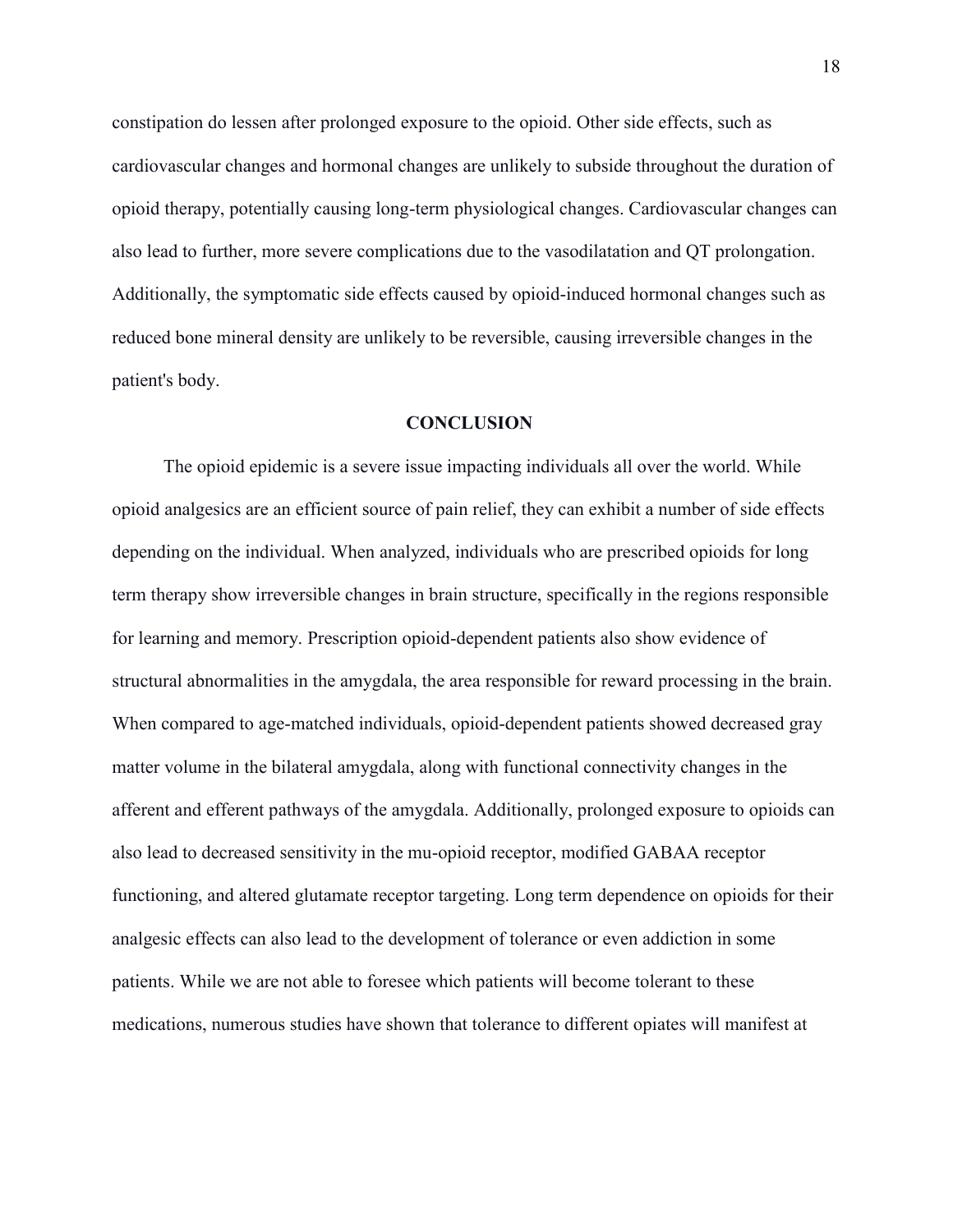different rates. Once tolerance to an opiate has developed, an increase in the dose of the medication may be necessary to produce similar analgesic effects.

Another potential area for concern when considering opioid therapy is the increased risk for drug-drug interactions. While several interactions can manifest when taking opioid medications, these interactions are divided into two groups. Pharmacokinetic interactions, which refer to interactions that affect the absorption, metabolism, and excretion of the first drug taken and pharmacodynamic, which influence each other's effects directly. Pharmacodynamic interactions with opioids are frequent when taking additional central nervous system depressants such as antihistamines, benzodiazepines, and barbiturates, causing a resultant increase in the therapeutic effects of the opioid administered. It has been shown that a second substance can accelerate the metabolism, increasing the plasma concentration of the drug, potentially causing toxic effects, an occurrence now referred to as poly- intoxication. Additionally, when adding medications that are metabolized by the CYP450 enzyme system may cause variances in the metabolism of the opioid taken. For example, the second substance can also inhibit the metabolism of the opioid administered, causing the patient to feel insufficient pain relief. This can lead to very dangerous, potentially fatal overdoses if the patient self- administers more of the opioid. While proper patient education and strict monitoring by the patients' physician can help minimize these interactions, it is still something that needs to be taken into consideration when putting a patient on opioid therapy for long term pain relief.

Opioid analgesics are an up-and-coming class of medications but require strict monitoring when administered. Due to the subjective nature of pain, it is difficult to assess which patients should be prescribed potent analgesics such as opioid medications, but they should be prescribed with extreme caution regardless. We are still very unsure of both the short and long-term

19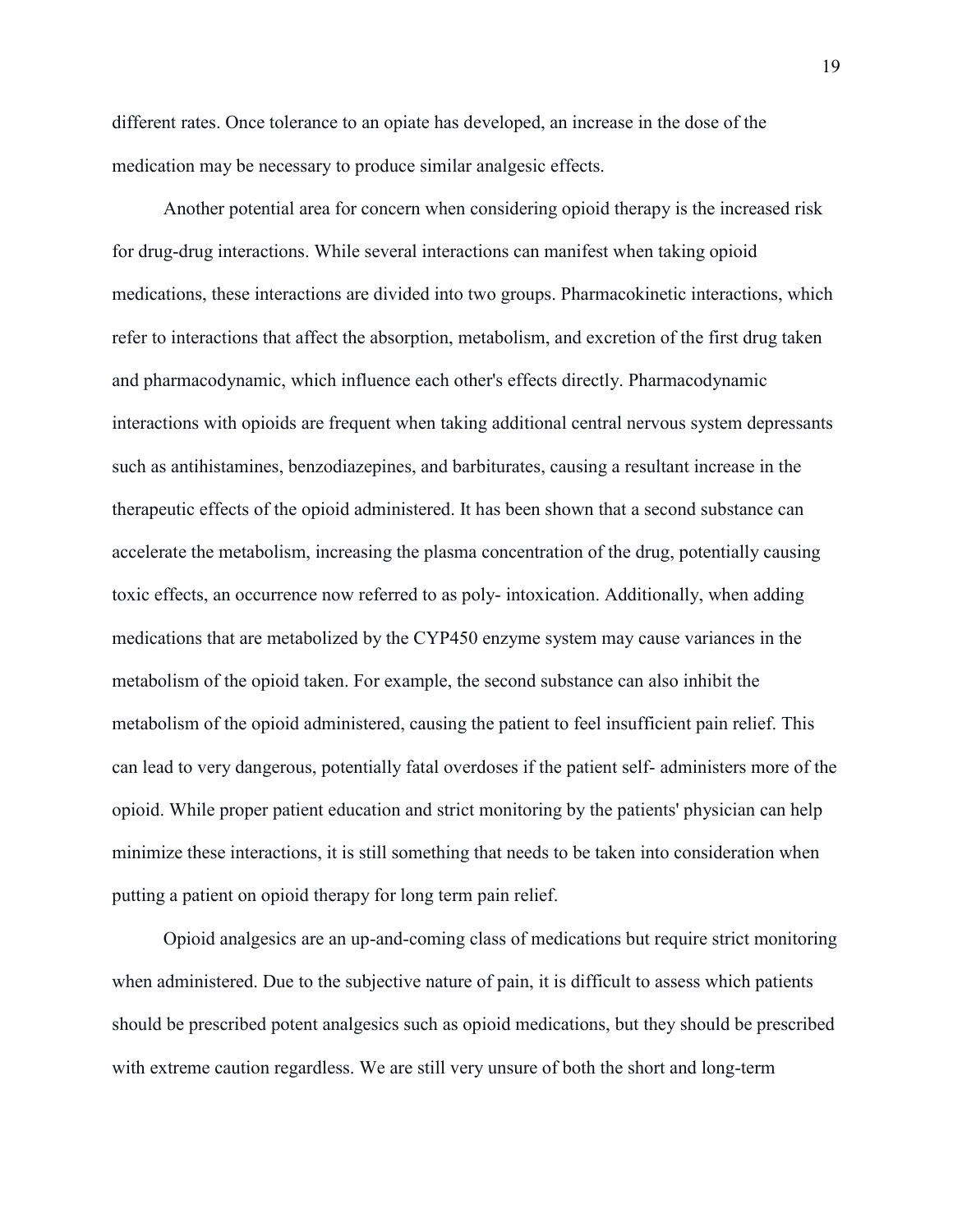implications that opioid therapy entails, and it is essential that we thoroughly examine all other options before beginning opioid therapy. The opioid epidemic is a widespread issue that affects multiple parts of our healthcare system. Hopefully, as time progresses and more research is done, we can get a better understanding of the epidemic as a whole and what we can do to help slow the progression.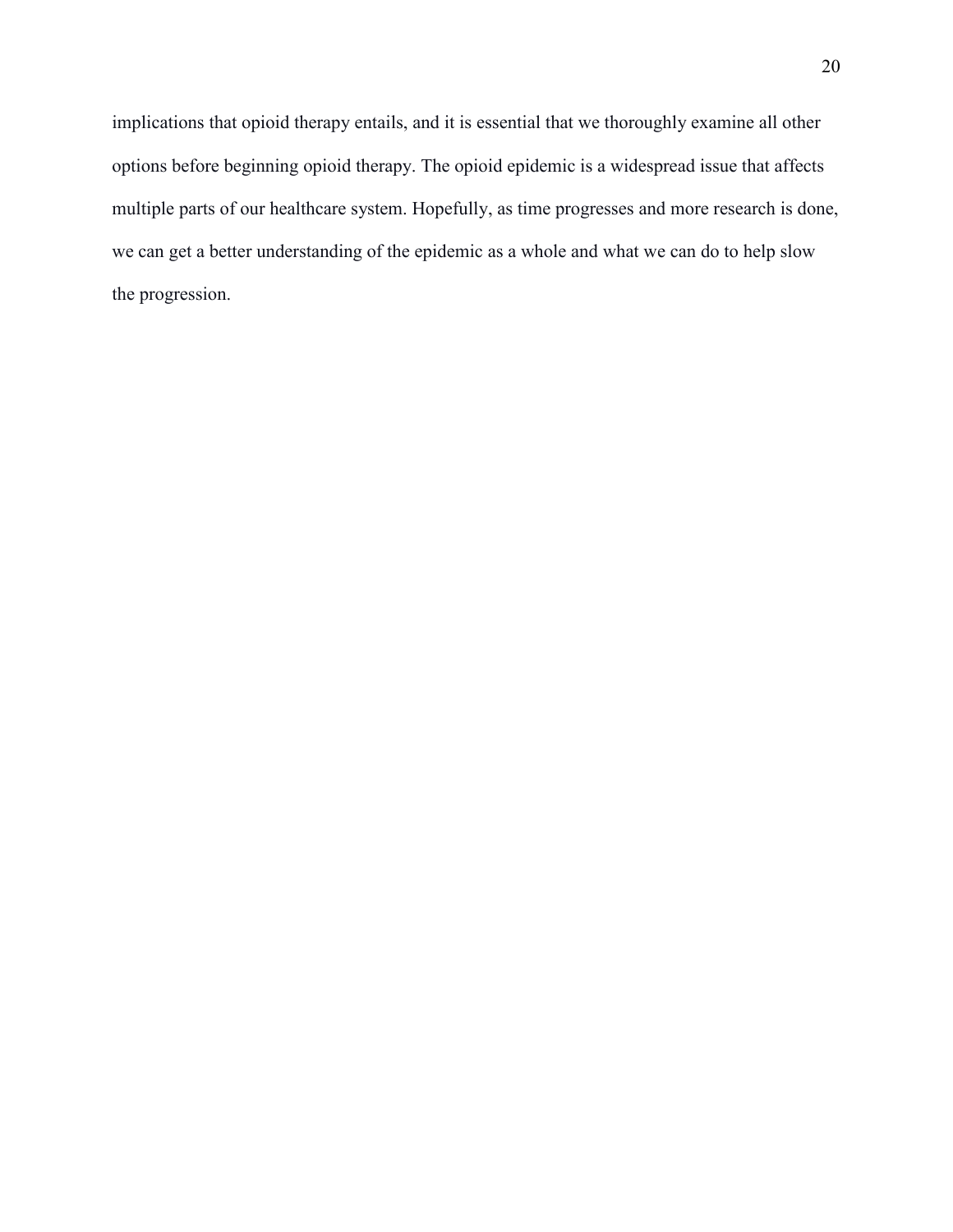## References

- Backmund, M., Schuetz, C., Meyer, K., Edlin, B. R., & Reimer, J. (2009). The risk of emergency room treatment due to overdose in injection drug users. *Journal of Addictive Diseases, 28*(1), 68-73. doi:10.1080/10550880802545192
- Ballantyne, J. C. (2007). Opioid analgesia: Perspectives on right use and utility. *Pain Physician, 10*(3), 479-491.
- Ballantyne, J. C., Sullivan, M. D., & Kolodny, A. (2012). Opioid dependence vs addiction: A distinction without a difference? *Archives of Internal Medicine, 172*(17), 1342-1343. doi:10.1001/archinternmed.2012.3212
- Bechara, A., Nader, K., & Van Der Kooy, D. (1998). A two-separate-motivational-systems hypothesis of opioid addiction. *Pharmacology Biochemistry and Behavior, 59*(1), 1-17. doi:10.1016/S0091-3057(97)00047-6
- Behrends, C. N., Paone, D., Nolan, M. L., Tuazon, E., Murphy, S. M., Kapadia, S. N., . . . Schackman, B. R. (2019). Estimated impact of supervised injection facilities on overdose fatalities and healthcare costs in new york city. *Journal of Substance Abuse Treatment, 106*, 79-88. doi:10.1016/j.jsat.2019.08.010
- Benyamin, R., Trescot, A. M., Datta, S., Buenaventura, R., Adlaka, R., Sehgal, N., . . . Vallejo, R. (2008). Opioid complications and side effects. *Pain Physician, 11*(2 Suppl), 105.
- Birnbaum, H. G., White, A. G., Reynolds, J. L., Greenberg, P. E., Zhang, M., Vallow, S., ... Katz, N. P. (2006). Estimated costs of prescription opioid analgesic abuse in the united states in 2001: A societal perspective. *The Clinical Journal of Pain, 22*(8), 667-676. doi:10.1097/01.ajp.0000210915.80417.cf
- Birnbaum, H. G., White, A. G., Schiller, M., Waldman, T., Cleveland, J. M., & Roland, C. L. (2011). Societal costs of prescription opioid abuse, dependence, and misuse in the united states. *Pain Medicine, 12*(4), 657-667. doi:10.1111/j.1526-4637.2011.01075.x
- Boscarino, J. A., Hoffman, S. N., & Han, J. J. (2015). Opioid-use disorder among patients on long-term opioid therapy: Impact of final DSM-5 diagnostic criteria on prevalence and correlates. *Substance Abuse and Rehabilitation, 6*, 83-91. doi:10.2147/SAR.S85667
- Brett, J. (2015). Concerns about quetiapine. *Australian Prescriber, 38*(3), 95-97. doi:10.18773/austprescr.2015.032
- Bromfield, E. B., Cavazos, J. E., & Sirven, J. I. (2006). *Neuropharmacology of antiepileptic drugs* American Epilepsy Society. Retrieved from <https://www.ncbi.nlm.nih.gov/books/NBK2513/>
- Christie, M. J. (2008). Cellular neuroadaptations to chronic opioids: Tolerance, withdrawal and addiction. *British Journal of Pharmacology, 154*(2), 384-396. doi:10.1038/bjp.2008.100
- Collins, A. B., Boyd, J., Mayer, S., Fowler, A., Kennedy, M. C., Bluthenthal, R. N., . . . McNeil, R. (2019). Policing space in the overdose crisis: A rapid ethnographic study of the impact of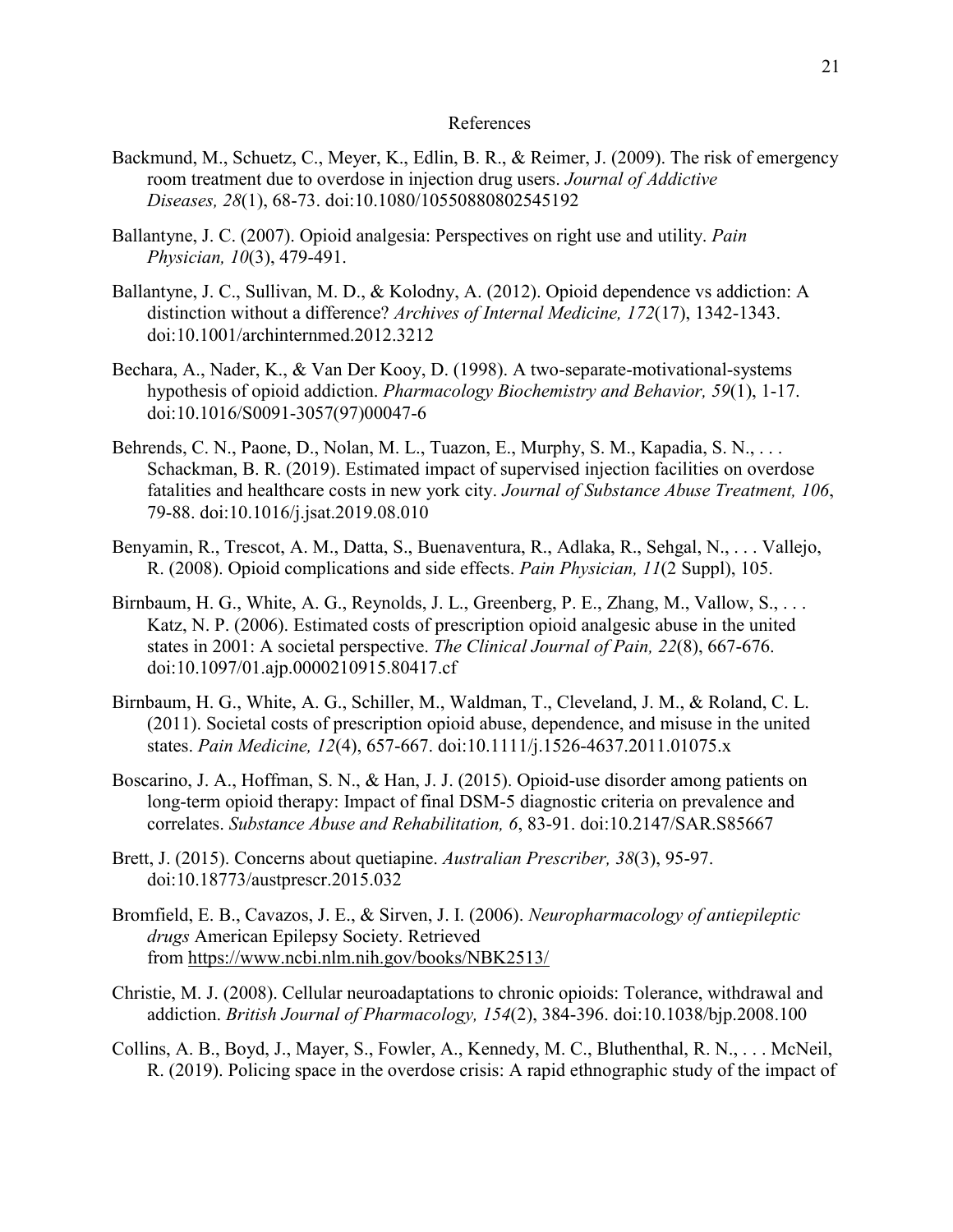law enforcement practices on the effectiveness of overdose prevention sites. *The International Journal on Drug Policy,* doi:10.1016/j.drugpo.2019.08.002

- DeVane, C. L., & Nemeroff, C. B. (2001). Clinical pharmacokinetics of quetiapine: An atypical antipsychotic. *Clinical Pharmacokinetics, 40*(7), 509-522. doi:10.2165/00003088- 200140070-00003
- Dowell, D., Noonan, R. K., & Houry, D. (2017). Underlying factors in drug overdose deaths. *Jama, 318*(23), 2295-2296. doi:10.1001/jama.2017.15971
- Fishbain, D. A., Cutler, R. B., Rosomoff, H. L., & Rosomoff, R. S. (2003). Are opioiddependent/tolerant patients impaired in driving-related skills? A structured evidence-based review. *Journal of Pain and Symptom Management, 25*(6), 559-577. doi:10.1016/s0885- 3924(03)00176-3
- Florence, C., Luo, F., Xu, L., & Zhou, C. (2016). The economic burden of prescription opioid overdose, abuse and dependence in the united states, 2013. *Medical Care, 54*(10), 901-906. doi:10.1097/MLR.0000000000000625
- Freye, E., & Latasch, L. (2003). [Development of opioid tolerance -- molecular mechanisms and clinical consequences]. *Anasthesiologie, Intensivmedizin, Notfallmedizin, Schmerztherapie: AINS, 38*(1), 14-26. doi:10.1055/s-2003-36558
- Frisoni, P., Bacchio, E., Bilel, S., Talarico, A., Gaudio, R. M., Barbieri, M., . . . Marti, M. (2018). Novel synthetic opioids: The pathologist's point of view. *Brain Sciences, 8*(9) doi:10.3390/brainsci8090170
- Hansen, R. N., Oster, G., Edelsberg, J., Woody, G. E., & Sullivan, S. D. (2011). Economic costs of nonmedical use of prescription opioids. *The Clinical Journal of Pain, 27*(3), 194. doi:10.1097/AJP.0b013e3181ff04ca
- Harrison, L. M., Kastin, A. J., & Zadina, J. E. (1998). Opiate tolerance and dependence: Receptors, G-proteins, and antiopiates. *Peptides, 19*(9), 1603-1630. doi:10.1016/s0196- 9781(98)00126-0
- Hedegaard, H., Bastian, B. A., Trinidad, J. P., Spencer, M., & Warner, M. (2018). Drugs most frequently involved in drug overdose deaths: United states, 2011-2016. *National Vital Statistics Reports: From the Centers for Disease Control and Prevention, National Center for Health Statistics, National Vital Statistics System, 67*(9), 1-14.
- Heiskanen, T., & Kalso, E. (2012). Non-analgesic effects of opioids: Interactions between opioids and other drugs. *Current Pharmaceutical Design, 18*(37), 6079-6089. doi:10.2174/138161212803582423
- Hser, Y., Evans, E., Grella, C., Ling, W., & Anglin, D. (2015). Long-term course of opioid addiction. *Harvard Review of Psychiatry, 23*(2), 76–89. doi:10.1097/HRP.0000000000000052
- Kalyuzhny, A. E., Dooyema, J., & Wessendorf, M. W. (2000). Opioid- and GABA(A)-receptors are co-expressed by neurons in rat brain. *Neuroreport, 11*(12), 2625-2628. doi:10.1097/00001756-200008210-00004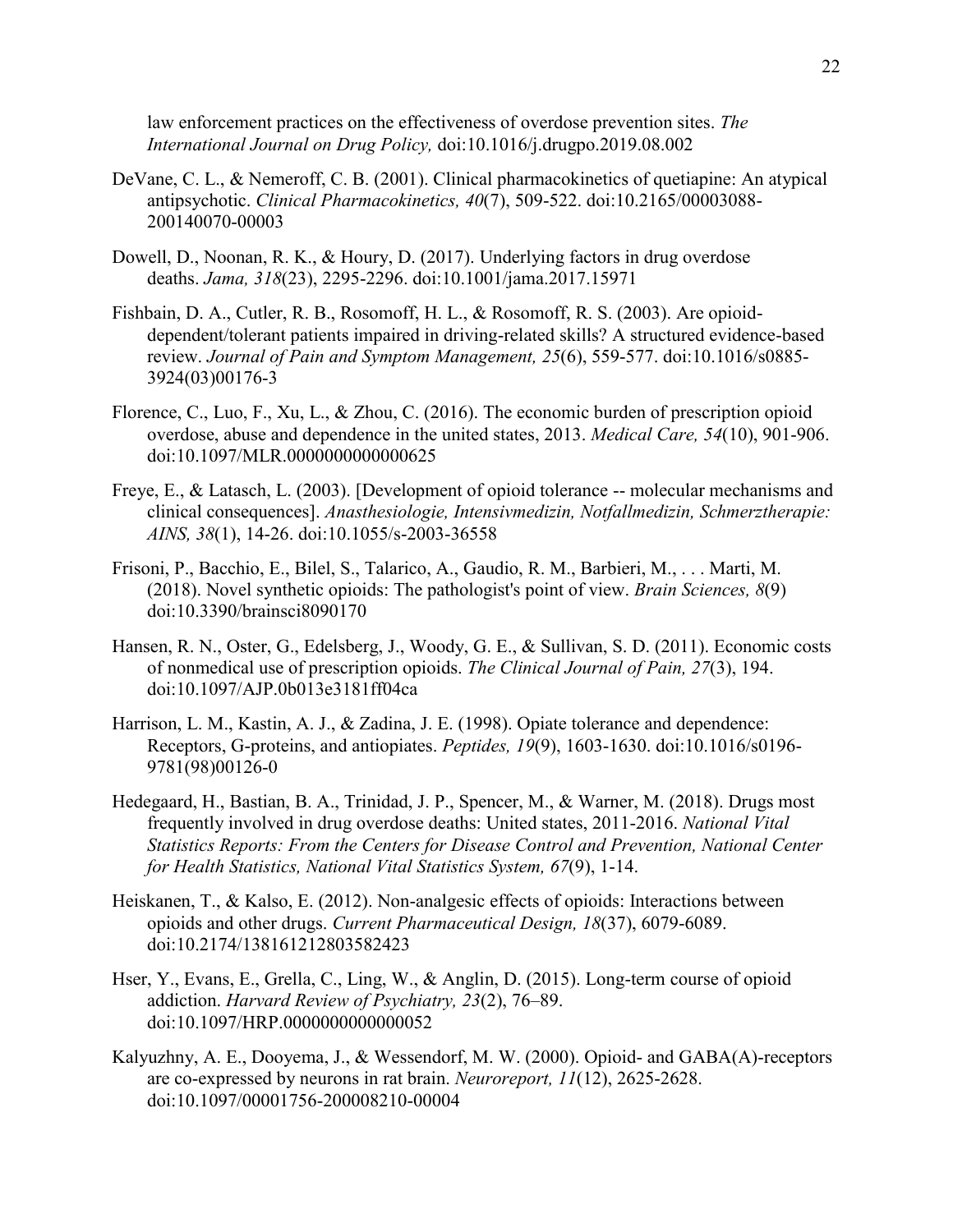- Kerr, T., Mitra, S., Kennedy, M. C., & McNeil, R. (2017). Supervised injection facilities in canada: Past, present, and future. *Harm Reduction Journal, 14*(1), 28. doi:10.1186/s12954- 017-0154-1
- Kirson, N. Y., Shei, A., Rice, J. B., Enloe, C. J., Bodnar, K., Birnbaum, H. G., . . . Ben-Joseph, R. (2015). The burden of undiagnosed opioid abuse among commercially insured individuals. *Pain Medicine (Malden, Mass.), 16*(7), 1325-1332. doi:10.1111/pme.12768
- Kosten, T. R., & George, T. P. (2002). The neurobiology of opioid dependence: Implications for treatment. *Science & Practice Perspectives, 1*(1), 13-20. Retrieved from <https://www.ncbi.nlm.nih.gov/pubmed/18567959>
- Lindsey, W. T., Stewart, D., & Childress, D. (2012). Drug interactions between common illicit drugs and prescription therapies. *The American Journal of Drug and Alcohol Abuse, 38*(4), 334-343. doi:10.3109/00952990.2011.643997
- Lintzeris, N., Mitchell, T. B., Bond, A. J., Nestor, L., & Strang, J. (2007a). Pharmacodynamics of diazepam co-administered with methadone or buprenorphine under high dose conditions in opioid dependent patients. *Drug and Alcohol Dependence, 91*(2-3), 187-194. doi:10.1016/j.drugalcdep.2007.05.019
- Lintzeris, N., Mitchell, T. B., Bond, A. J., Nestor, L., & Strang, J. (2007b). Pharmacodynamics of diazepam co-administered with methadone or buprenorphine under high dose conditions in opioid dependent patients. *Drug and Alcohol Dependence, 91*(2-3), 187-194. doi:10.1016/j.drugalcdep.2007.05.019
- Lötsch, J., Skarke, C., Liefhold, J., & Geisslinger, G. (2004). Genetic predictors of the clinical response to opioid analgesics: Clinical utility and future perspectives. *Clinical Pharmacokinetics, 43*(14), 983-1013. doi:10.2165/00003088-200443140-00003
- Lovrecic, B., Lovrecic, M., Gabrovec, B., Carli, M., Pacini, M., Maremmani, A. G. I., & Maremmani, I. (2019). Non-medical use of novel synthetic opioids: A new challenge to public health. *International Journal of Environmental Research and Public Health, 16*(2) doi:10.3390/ijerph16020177
- Lüscher, C., & Malenka, R. (2011). Drug-evoked synaptic plasticity in addiction: From molecular changes to circuit remodeling. *Neuron, 69*(4), 650-663. doi:10.1016/j.neuron.2011.01.017
- Mayer, P., & Höllt, V. (2006). Pharmacogenetics of opioid receptors and addiction. *Pharmacogenetics and Genomics, 16*(1), 1. doi:10.1097/01.fpc.0000182781.87932.0d
- McCance-Katz, E. F., Sullivan, L., & Nallani, S. (2010). Drug interactions of clinical importance among the opioids, methadone and buprenorphine, and other frequently prescribed medications: A review. *The American Journal on Addictions, 19*(1), 4-16. doi:10.1111/j.1521-0391.2009.00005.x
- Merlo, L. J., & Gold, M. S. (2008). Prescription opioid abuse and dependence among physicians: Hypotheses and treatment. *Harvard Review of Psychiatry, 16*(3), 181-194. doi:10.1080/10673220802160316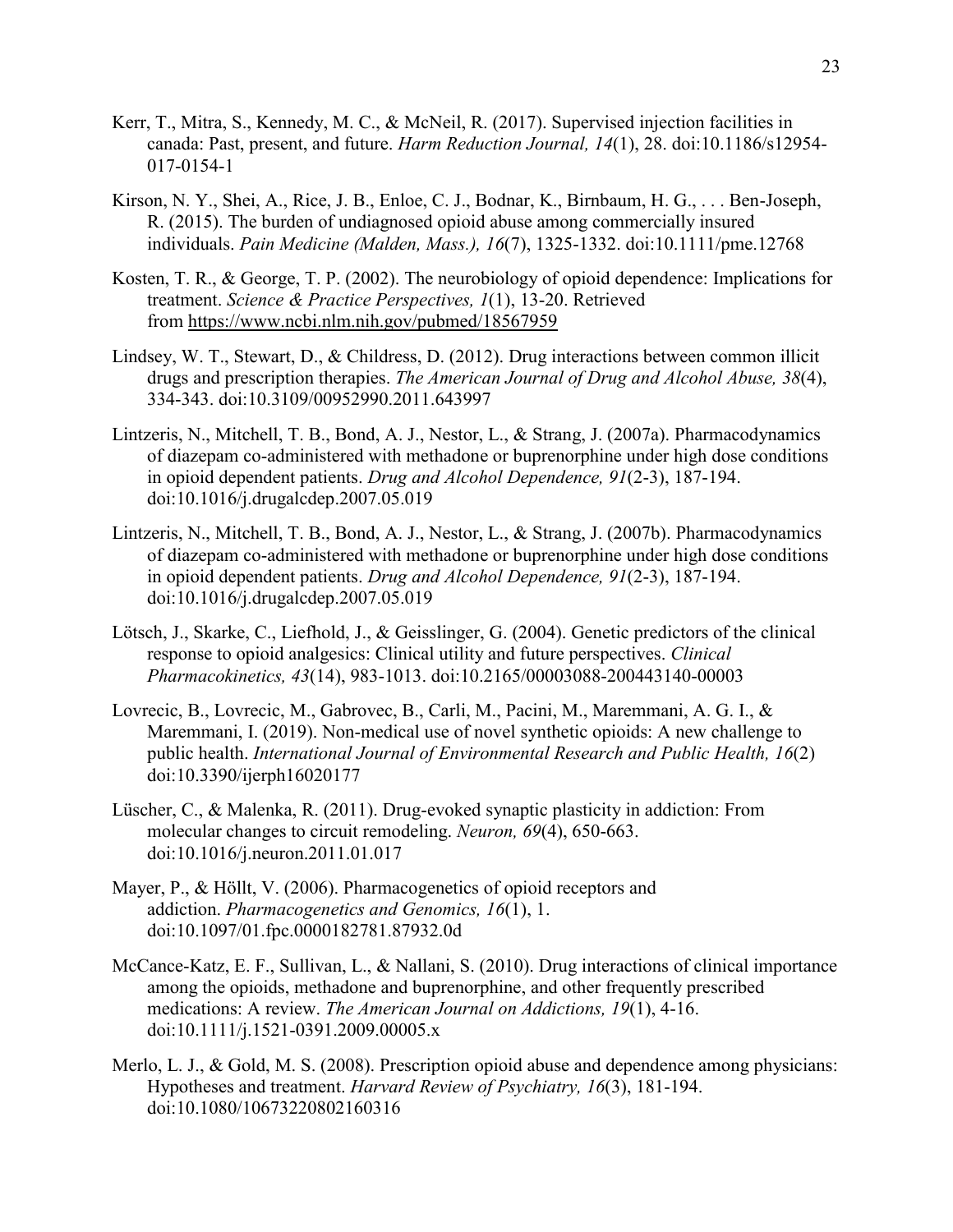- Miller, N. S., Belkin, B. M., & Gold, M. S. (1991). Alcohol and drug dependence among the elderly: Epidemiology, diagnosis, and treatment. *Comprehensive Psychiatry, 32*(2), 153- 165. doi:10.1016/0010-440x(91)90008-z
- Nelson, L. S., Juurlink, D. N., & Perrone, J. (2015). Addressing the opioid epidemic. *Jama, 314*(14), 1453-1454. doi:10.1001/jama.2015.12397
- Nestler, E. J. (2001). Molecular basis of long-term plasticity underlying addiction. *Nature Reviews Neuroscience, 2*(2), 119-128. doi:10.1038/35053570
- Oderda, G. M., Lake, J., Rüdell, K., Roland, C. L., & Masters, E. T. (2015). Economic burden of prescription opioid misuse and abuse: A systematic review. *Journal of Pain & Palliative Care Pharmacotherapy, 29*(4), 388-400. doi:10.3109/15360288.2015.1101641
- Pérez-Mañá, C., Papaseit, E., Fonseca, F., Farré, A., Torrens, M., & Farré, M. (2018). Drug interactions with new synthetic opioids. *Frontiers in Pharmacology, 9*, 1145. doi:10.3389/fphar.2018.01145
- Perron, B. E., Bohnert, A. S. B., Monsell, S. E., Vaughn, M. G., Epperson, M., & Howard, M. O. (2011). Patterns and correlates of drug-related ED visits: Results from a national survey. *The American Journal of Emergency Medicine, 29*(7), 704-710. doi:10.1016/j.ajem.2010.01.044
- Prekupec, M. P., Mansky, P. A., & Baumann, M. H. (2017). Misuse of novel synthetic opioids: A deadly new trend. *Journal of Addiction Medicine, 11*(4), 256-265. doi:10.1097/ADM.0000000000000324
- Raghavan, S., Harvey, A. D., & Humble, S. R. (2011). New opioid side effects and implications for long-term therapy. *Trends in Anaesthesia and Critical Care, 1*(1), 18-21. doi:10.1016/j.cacc.2010.06.003
- Rice, J. B., Kirson, N. Y., Shei, A., Enloe, C. J., Cummings, A. K., Birnbaum, H. G., . . . Ben-Joseph, R. (2014). The economic burden of diagnosed opioid abuse among commercially insured individuals. *Postgraduate Medicine, 126*(4), 53-58. doi:10.3810/pgm.2014.07.2783
- Rosow, C. E., Gomery, P., Chen, T. Y., Stefanovich, P., Stambler, N., & Israel, R. (2007). Reversal of opioid-induced bladder dysfunction by intravenous naloxone and methylnaltrexone. *Clinical Pharmacology and Therapeutics, 82*(1), 48-53. doi:10.1038/sj.clpt.6100164
- Ross, S. M., & Chappel, J. N. (1998). Substance use disorders. difficulties in diagnoses. *The Psychiatric Clinics of North America, 21*(4), 803-828.
- Ruan, X. (2007). Drug-related side effects of long-term intrathecal morphine therapy. *Pain Physician, 10*(2), 357-366.
- Ruano, G., & Kost, J. A. (2018). Fundamental considerations for genetically-guided pain management with opioids based on CYP2D6 and OPRM1 polymorphisms. *Pain Physician, 21*(6), E611-E621.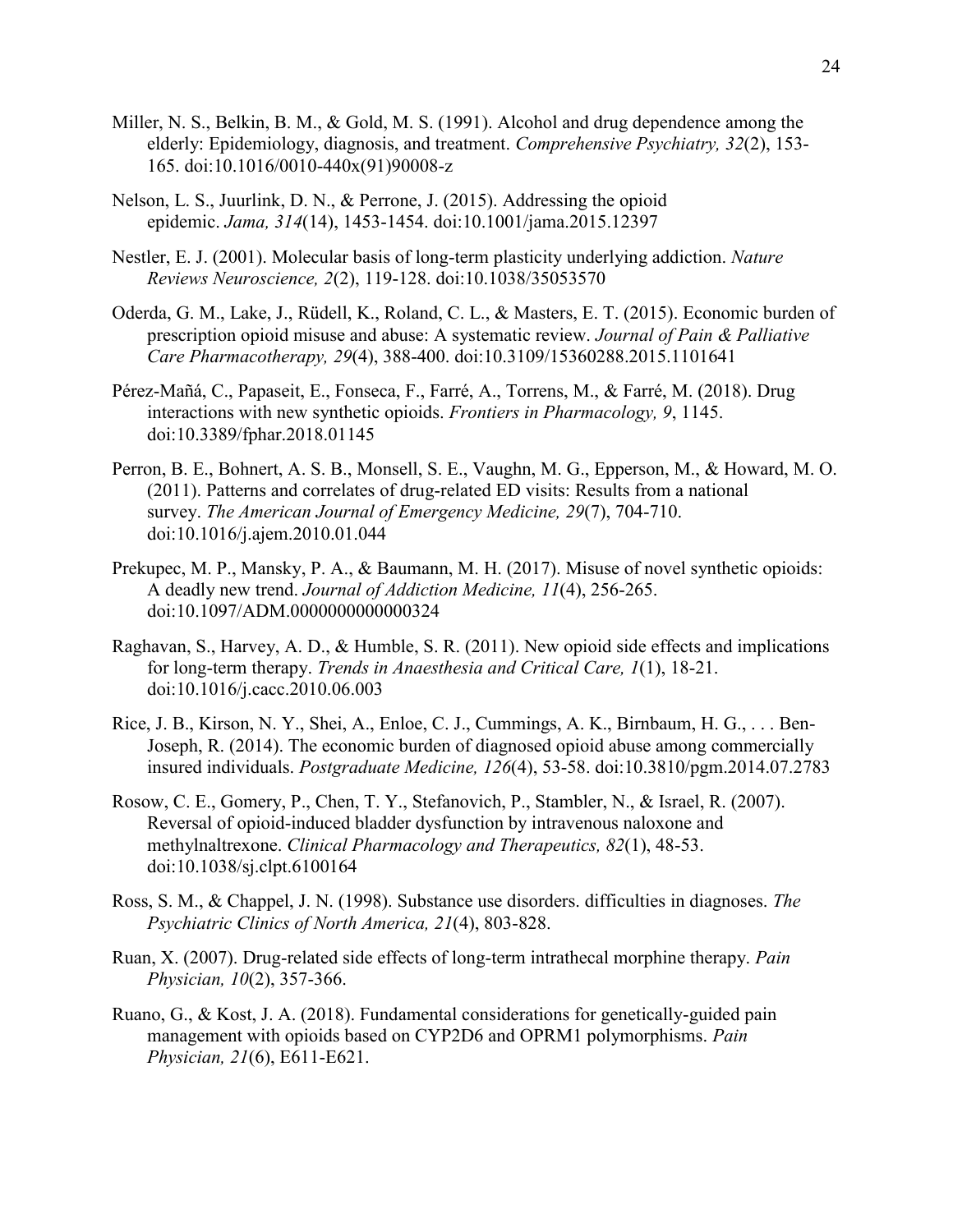- Saunders, E., Metcalf, S. A., Walsh, O., Moore, S. K., Meier, A., McLeman, B., . . . Marsch, L. A. (2019). "You can see those concentric rings going out": Emergency personnel's experiences treating overdose and perspectives on policy-level responses to the opioid crisis in new hampshire. *Drug and Alcohol Dependence, 204*, 107555. doi:10.1016/j.drugalcdep.2019.107555
- Schisler, R. E., Groninger, H., & Rosielle, D. A. (2012). Counseling patients on side effects and driving when starting opioids #248. *Journal of Palliative Medicine, 15*(4), 484-485. doi:10.1089/jpm.2012.9596
- Semenkovich, K., Chockalingam, R., Scherrer, J. F., Panagopoulos, V. N., Lustman, P. J., Ray, J. M., . . . Svrakic, D. M. (2014). Prescription opioid analgesics increase risk of major depression: New evidence, plausible neurobiological mechanisms and management to achieve depression prophylaxis. *Missouri Medicine, 111*(2), 148-154. Retrieved from <https://www.ncbi.nlm.nih.gov/pmc/articles/PMC6179498/>
- Shei, A., Rice, J. B., Kirson, N. Y., Bodnar, K., Enloe, C. J., Birnbaum, H. G., . . . Ben-Joseph, R. (2015). Characteristics of high-cost patients diagnosed with opioid abuse. *Journal of Managed Care & Specialty Pharmacy, 21*(10), 902-912. doi:10.18553/jmcp.2015.21.10.902
- Solhaug, V., & Molden, E. (2017). Individual variability in clinical effect and tolerability of opioid analgesics - importance of drug interactions and pharmacogenetics. *Scandinavian Journal of Pain, 17*, 193-200. doi:10.1016/j.sjpain.2017.09.009
- Stotts, A. L., Dodrill, C. L., & Kosten, T. R. (2009). Opioid dependence treatment: Options in pharmacotherapy. *Expert Opinion on Pharmacotherapy, 10*(11), 1727-1740. doi:10.1517/14656560903037168
- Strassels, S. A. (2009). Economic burden of prescription opioid misuse and abuse. *Journal of Managed Care Pharmacy: JMCP, 15*(7), 556-562. doi:10.18553/jmcp.2009.15.7.556
- Swegle, J. M., & Logemann, C. (2006). Management of common opioid-induced adverse effects. *American Family Physician, 74*(8), 1347-1354.
- Treatment, Institute of Medicine (US) Committee on Federal Regulation of Methadone, Rettig, R. A., & Yarmolinsky, A. (1995). *Pharmacology and medical aspects of methadone treatment* National Academies Press (US). Retrieved from <https://www.ncbi.nlm.nih.gov/books/NBK232112/>
- Upadhyay, J., Maleki, N., Potter, J., Elman, I., Rudrauf, D., Knudsen, J., . . . Borsook, D. (2010). Alterations in brain structure and functional connectivity in prescription opioid-dependent patients. *Brain, 133*(7), 2098-2114. doi:10.1093/brain/awq138
- Vallejo, R., de Leon-Casasola, O., & Benyamin, R. (2004). Opioid therapy and immunosuppression: A review. *American Journal of Therapeutics, 11*(5), 354-365. doi:10.1097/01.mjt.0000132250.95650.85
- Ventura, L., Carvalho, F., & Dinis-Oliveira, R. J. (2018). Opioids in the frame of new psychoactive substances network: A complex pharmacological and toxicological issue. *Current Molecular Pharmacology, 11*(2), 97-108. doi:10.2174/1874467210666170704110146